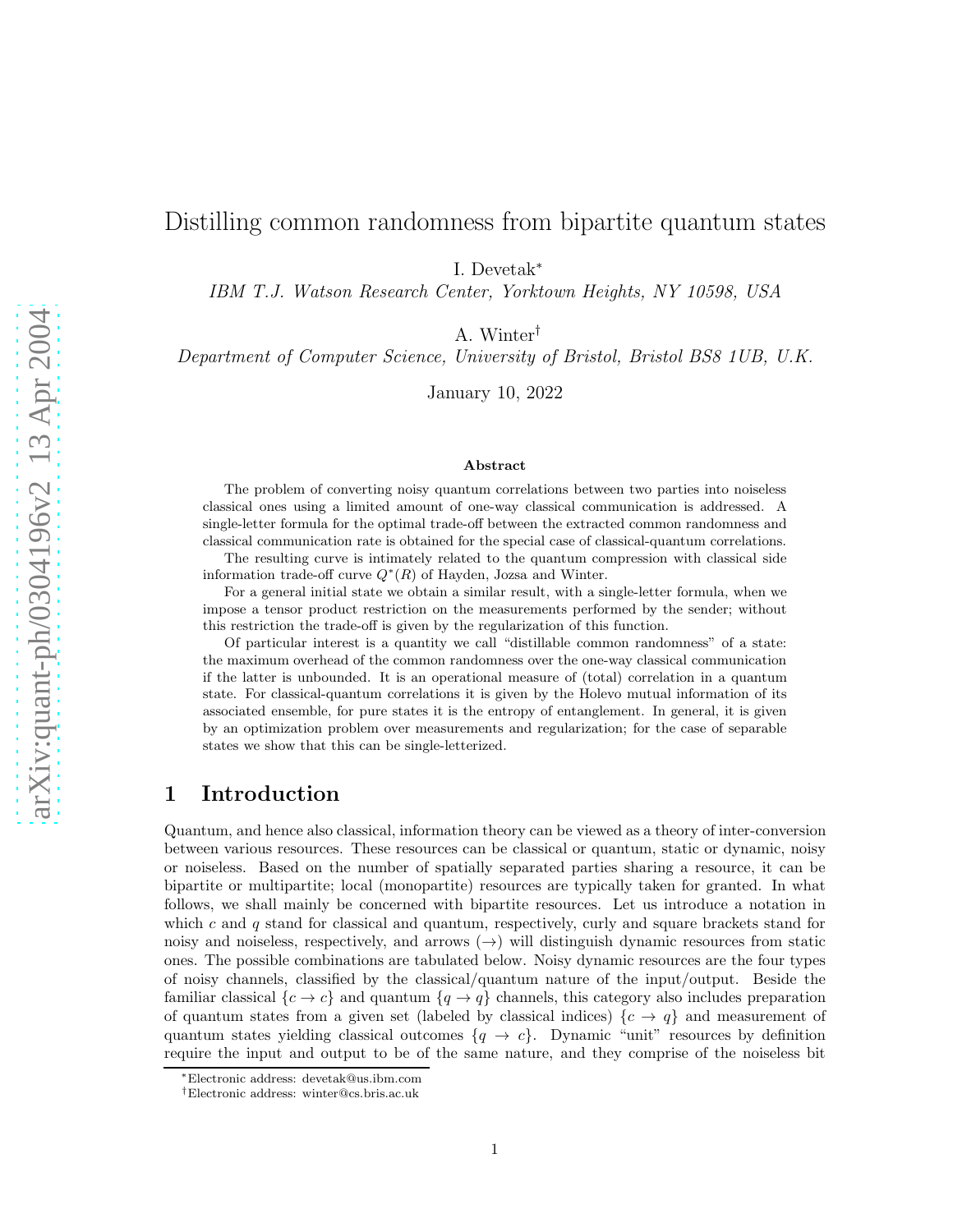$[c \rightarrow c]$  and qubit  $[q \rightarrow q]$  channel, but we additionally introduce symbols for general (higher dimensional) perfect quantum and classical channels:  $(q \rightarrow q)$  and  $(c \rightarrow c)$ , respectively.

Noisy static resources, not having a directionality, can be one of three types: classical  ${cc}$ , quantum  ${q \mid q}$  and mixed classical-quantum  ${c \mid q}$ . The first of these is embodied in a pair of correlated random variables XY, associated with the product set  $\mathcal{X} \times \mathcal{Y}$  and a probability distribution  $p(x, y) = \Pr{X = x, Y = y}$  defined on  $\mathcal{X} \times \mathcal{Y}$ . The  $\{qq\}$  analogue is a bipartite quantum system AB, associated with a product Hilbert space  $\mathcal{H}_{\mathcal{A}} \otimes \mathcal{H}_{\mathcal{B}}$  and a density operator  $\rho^{AB}$ , the "quantum state" of the system  $AB$ , defined on  $\mathcal{H}_{\mathcal{A}} \otimes \mathcal{H}_{\mathcal{B}}$ . A  $\{cq\}$  resource is a hybrid classical-quantum system  $X\mathcal{Q}$ , the state of which is now described by an *ensemble*  $\{\rho_x, p(x)\}\$ , with  $p(x)$  defined on X and the  $\rho_x$  being density operators on the Hilbert space  $\mathcal{H}_{\mathcal{Q}}$  of  $\mathcal{Q}$ . The state of the quantum system  $Q$  is thus correlated with the classical index X. A useful representation of  ${c \mid a}$  resources, which we refer to as the "enlarged Hilbert space" (EHS) representation, is obtained by embedding the random variable X in some quantum system A. Then our ensemble  $\{\rho_x, p(x)\}\$ corresponds to the density operator

<span id="page-1-0"></span>
$$
\rho^{\mathcal{AQ}} = \sum_{x} p(x) |x\rangle\langle x|^{ \mathcal{A}} \otimes \rho_{x}^{\mathcal{Q}},\tag{1}
$$

where  $\{|x\rangle : x \in \mathcal{X}\}\$ is an orthonormal basis for the Hilbert space  $\mathcal{H}_{\mathcal{A}}$  of  $\mathcal{A}$ . Thus  $\{cq\}$  resources may be viewed as a special case of  $\{q\}$  ones. Finally, we have noiseless static resources, which can be classical  $(cc)$  or quantum  $(qq)$ . The classical resource is a pair of *perfectly* correlated random variables, which is to say that  $\mathcal{X} = \mathcal{Y}$  and  $p(x, y) = p(x)\delta(x, y)$  (without loss of generality). We reserve the [c c] notation for a *unit* of common randomness (1 rbit), a perfectly correlated pair of binary random variables with a full bit of entropy. The quantum resource is a quantum system  $\mathcal{AB}$ in a pure entangled state  $|\psi\rangle_{AB}$ . Again, the  $[q\,q]$  notation denotes a unit of entanglement (1 ebit), a maximally entangled qubit pair  $\frac{1}{\sqrt{2}}$  $\frac{1}{2}(|0\rangle_{\mathcal{A}}|0\rangle_{\mathcal{B}} + |1\rangle_{\mathcal{A}}|1\rangle_{\mathcal{B}})$ . Since  $(cc)$  and  $[cc]$ , and  $(q q)$  and  $[q q]$ may be inter-converted in an asymptotically lossless way and with an asymptotically vanishing rate of extra resources, for most purposes it suffices to consider the unit resources only. Note the clear hierarchy amongst unit resources:

$$
[q \to q] \Longrightarrow ([c \to c] \text{ or } [q q]) \Longrightarrow [c c].
$$

Any of the conversions  $(\implies)$  can be performed at a unit rate and no additional cost. On the other hand,  $[c \rightarrow c]$  and  $[q q]$  are strictly "orthogonal": neither can be produced from the other.

| Dynamic unit resources |                         |
|------------------------|-------------------------|
| $ c \rightarrow c $    | noiseless bit channel   |
| $ q \to q $            | noiseless qubit channel |

| Noiseless dynamic resources                                                   |
|-------------------------------------------------------------------------------|
| $(c \rightarrow c)$ general noiseless channel — w.l.o.g. identity on some set |
| $(q \rightarrow q)$ noiseless qubit channel — w.l.o.g. identity on some space |

|                       | Noisy dynamic resources                                           |
|-----------------------|-------------------------------------------------------------------|
| $\{c \rightarrow c\}$ | noisy classical channel, given by a stochastic matrix $W$         |
| $\{c \rightarrow q\}$ | quantum state preparation, given by quantum alphabet $\{\rho_x\}$ |
| $\{q \to c\}$         | generalized measurement, given by a POVM $(E_x)$                  |
|                       | noisy quantum channel, given by CPTP map $\mathcal N$             |

|          | Unit static resources               |
|----------|-------------------------------------|
| $ c\,c $ | maximally correlated bits (1 rbit)  |
|          | maximally entangled qubits (1 ebit) |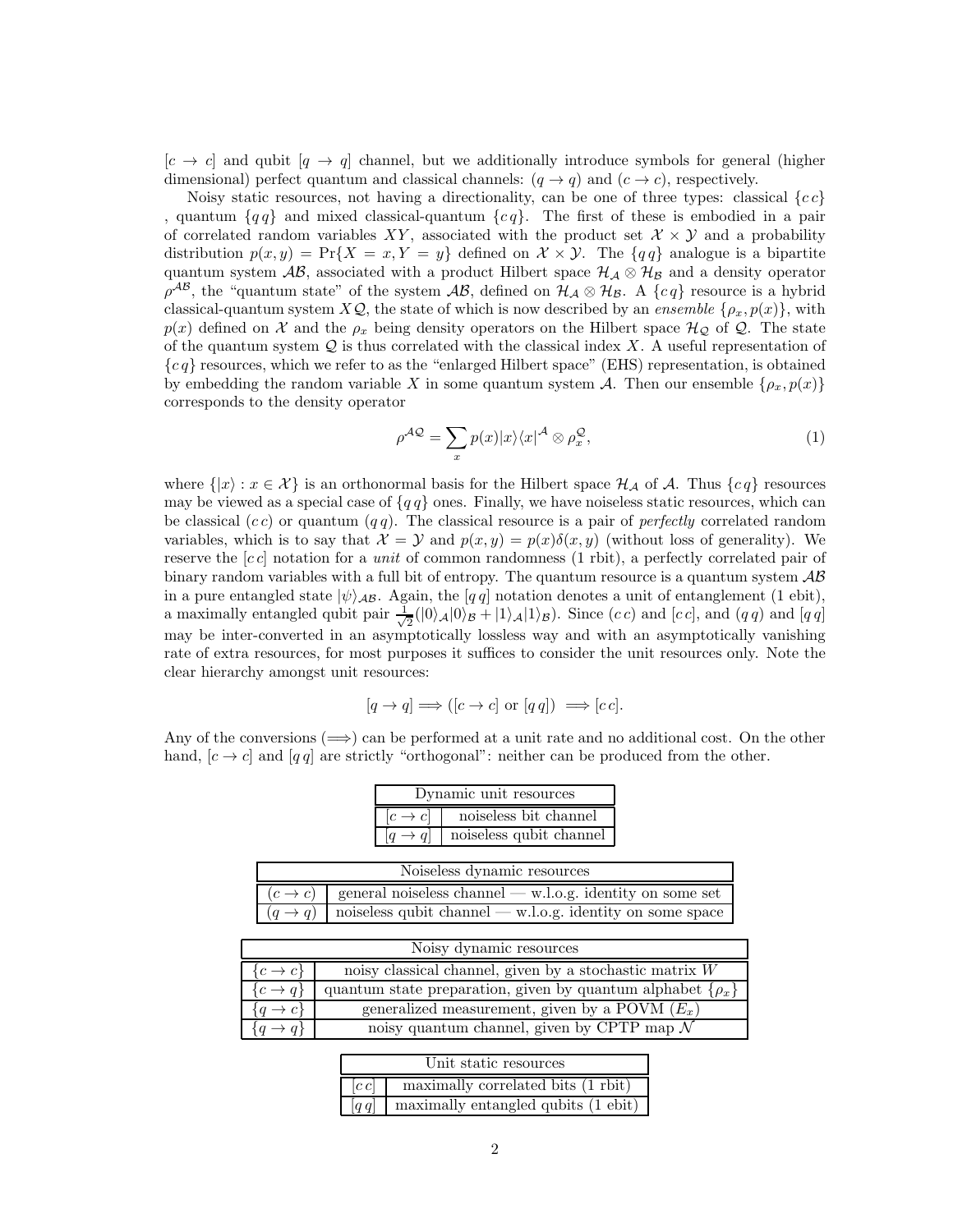|       | Noiseless static resources                                                              |
|-------|-----------------------------------------------------------------------------------------|
| (c c) | perfectly correlated random variables XY with distribution $p(x, y) = p(x)\delta(x, y)$ |
| (qq)  | bipartite quantum system $\mathcal{AB}$ in a pure state $ \psi\rangle_{\mathcal{AB}}$   |

|         | Noisy static resources                                                        |
|---------|-------------------------------------------------------------------------------|
| ${cc}$  | correlated random variables XY with joint distribution $p(x, y)$              |
| ${c q}$ | classical-quantum system $XQ$ corresponding to an ensemble $\{\rho_x, p(x)\}$ |
| ${qq}$  | bipartite quantum system $AB$ in a general quantum state $\rho^{AB}$          |

The generality of this classification is illustrated in the table below, where the resource interconversion task is identified for a number of examples from the literature. To interpret these "chemical reaction formulas", there is but rule to obey: if non-unit resources appear on the right, then all non-unit (dynamical) resources are meant to be fed from some fixed source. For example,  $(c \to c)$  in the output of a transformation symbolizes the noiseless transmission of an implicit classical information source, and likewise  $(q \rightarrow q)$  the noiseless transmission of an implicit quantum information source

|                                                                             | Some known problems in classical and quantum information theory |
|-----------------------------------------------------------------------------|-----------------------------------------------------------------|
| $[c \to c] \Longrightarrow (c \to c)$                                       | Shannon compression [32]                                        |
| $[q \rightarrow q] \Longrightarrow (q \rightarrow q)$                       | Schumacher compression [30]                                     |
| $(q q) \Longrightarrow [q q]$                                               | Entanglement concentration [4]                                  |
| $[q q] + [c \leftrightarrow c] \Longrightarrow (q q)$                       | Entanglement dilution $[4, 28, 20]$                             |
| $[q q] + [c \leftrightarrow c] \Longrightarrow \{q q\}$                     | Entanglement cost, entanglement of                              |
|                                                                             | purification $[8, 18, 35]$                                      |
| $\{q q\} + [c \leftrightarrow c] \Longrightarrow [q q]$                     | Entanglement distillation [8, 34]                               |
| ${c\,c\} + [c \leftrightarrow c] \Longrightarrow [c\,c]$                    | Classical common randomness capacity $[1, 2]$                   |
| ${c q}$ + $[c \rightarrow c] \Longrightarrow [c c]$                         | present paper                                                   |
| $\{q q\} + [c \rightarrow c] \Longrightarrow [c c]$                         | present paper                                                   |
| $\{c \to c\} \Longrightarrow [c \to c]$                                     | Shannon's channel coding theorem [32]                           |
| $\{c \to q\} \Longrightarrow [c \to c]$                                     | HSW theorem (fixed alphabet) [24]                               |
| $\{q \rightarrow q\} \Longrightarrow [c \rightarrow c]$                     | HSW theorem (fixed channel) [24]                                |
| ${q \rightarrow q} \Longrightarrow [q \rightarrow q]$                       | Quantum channel coding theorem [34]                             |
| $[c \rightarrow c] + [q q] \Longrightarrow [q \rightarrow q]$               | Quantum teleportation [6]                                       |
| $[q \rightarrow q] + [q q] \Longrightarrow [c \rightarrow c]$               | Quantum super-dense coding [10]                                 |
| $\{q \rightarrow q\} + [q q] \Longrightarrow [c \rightarrow c]$             | Entanglement assisted classical capacity [9]                    |
| $\{q \rightarrow q\} + [q q] \Longrightarrow [q \rightarrow q]$             | Entanglement assisted quantum capacity [9]                      |
| $[c \to c] + [c c] \Longrightarrow \{c \to c\}$                             | Classical reverse Shannon theorem [9]                           |
| $[c \rightarrow c] + [q q] \Longrightarrow \{q \rightarrow q\}$             | Quantum reverse Shannon theorem [7]                             |
| ${q \rightarrow c}$ + $[cc] \Longrightarrow {q \rightarrow c}$              | Winter's POVM compression theorem [37]                          |
| $[c \rightarrow c] + [q q] \Longrightarrow \{c \rightarrow q\}$             | Remote state preparation [29, 15]                               |
| $[c \rightarrow c] + [q \rightarrow q] \Longrightarrow \{c \rightarrow q\}$ | Quantum-classical trade-off in quantum                          |
|                                                                             | data compression [19]                                           |
| ${c \rightarrow q}$ + $[c \rightarrow c] \Longrightarrow (c \rightarrow c)$ | Classical compression with quantum                              |
|                                                                             | side information [17]                                           |

The present paper addresses the static "distillation" (noisy  $\implies$  noiseless) task of converting noisy quantum correlations  ${q q}$ , i.e. bipartite quantum states, into noiseless classical ones [c c], i.e. common randomness (CR). Many information theoretical problems are motivated by simple intuitive questions. For instance, Shannon's channel coding theorem [\[32\]](#page-21-0) quantifies the ability of a channel to send information. Similarly, our problem stems from the desire to quantify the classical correlations present in a bipartite quantum state. A recent paper by Henderson and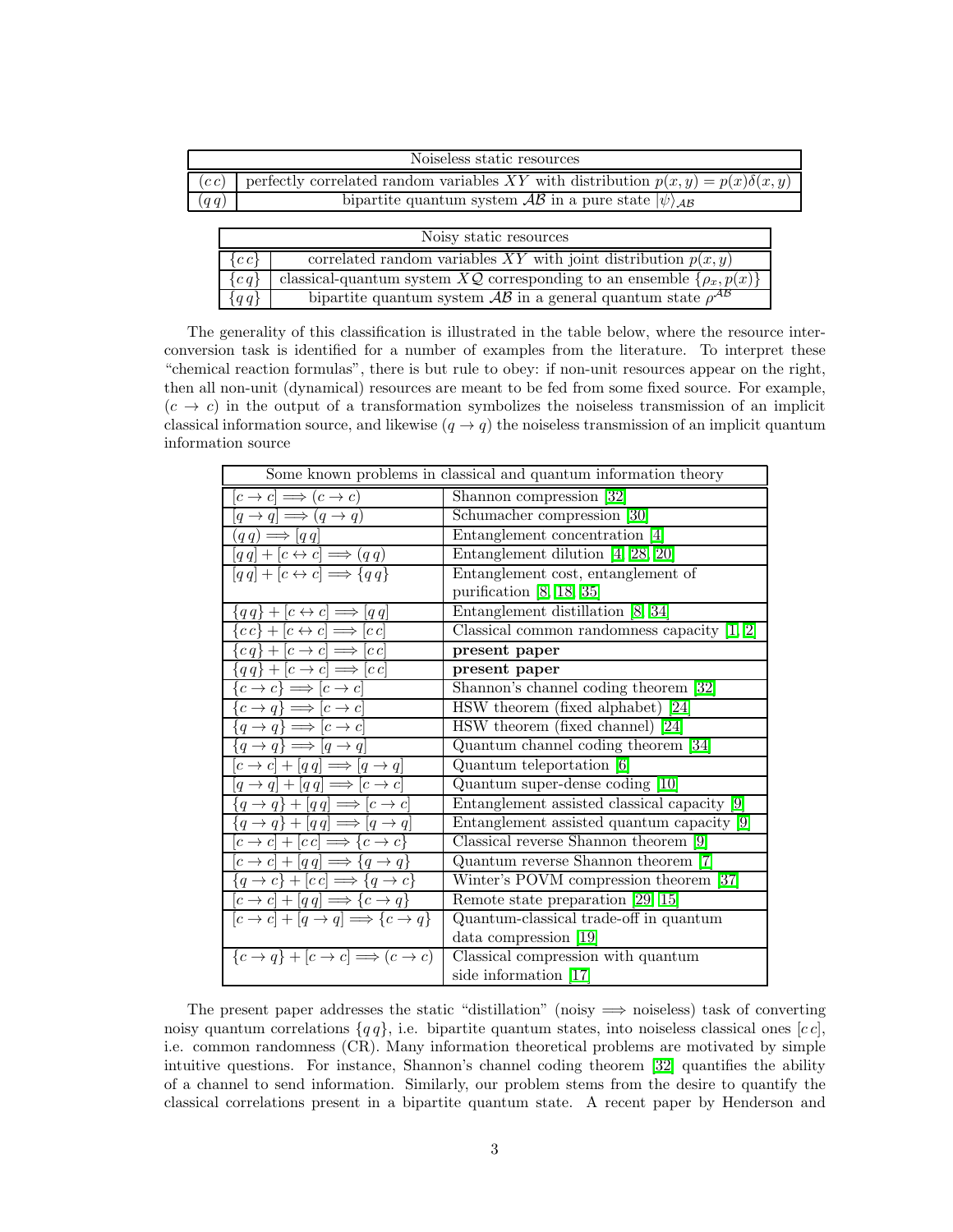Vedral [\[21\]](#page-20-11) poses this very question, and introduces several plausible measures. However, the ultimate criterion for accepting something as an information measure is whether it appears in the solution to an appropriate asymptotic information processing task; in other words, whether is has an *operational* meaning. It is this operational approach that is pursued here.

The structure of our conversion problem is akin to two other static distillation problems:  ${q \mid q \mid \Rightarrow \neg q \mid a}$  and  ${cc} \Rightarrow [cc]$ . The former goes under the name of "entanglement distillation": producing maximally entangled qubit states from a large number of copies of  $\rho^{AB}$  with the help of unlimited one-way or two-way classical communication [\[8\]](#page-20-2). Allowing free classical communication in these problems is legitimate since, as already noted, entanglement and classical communication are orthogonal resources. The  ${cc} \implies [cc]$  problem is one of creating CR from general correlated random variables, which is known to be impossible without additional classical communication. Now allowing free communication is inappropriate, since it could be used to create unlimited CR. There are at least two scenarios that do make sense, however, and have been studied by Ahlswede and Csiszár in [\[1\]](#page-19-0) and [\[2\]](#page-19-1), respectively. In the first, one makes a distinction between the distilled key, which is required to be secret, and the classical communication which is public. The second scenario involves limiting the amount of classical communication to a one-way rate of R bits per input state and asking about the maximal CR generated in this way (see [\[2\]](#page-19-1) for further generalizations). One can thus think of the classical communication as a quasi-catalyst that enables distillation of a part of the noisy correlations, while itself becoming CR; it is not a genuine catalyst because the original dynamic resource is more valuable than the static one. We find that these classical results generalize rather well to our information processing task. The analogue of the first scenario [\[1\]](#page-19-0) has been treated in an unpublished paper by Winter and Wilmink [\[38\]](#page-22-1). In this paper we generalize [\[2\]](#page-19-1). As a corollary we give one (of possibly many) operationally motivated answers to the question "How much classical correlation is there in a bipartite quantum state?".

Alice and Bob share n copies (in classical jargon: an n letter word) of a bipartite quantum state  $\rho^{AB}$ . Alice is allowed nR bits of classical communication to Bob. The question is: how much CR can they generate under these conditions? More precisely, Alice is allowed to perform some measurement on her part of  $(\rho^{AB})^{\otimes n}$ , producing the outcome random variable  $X^{(n)}$  defined on some set  $\mathcal{X}^{(n)}$ . Next, she sends Bob  $f(X^{(n)})$ , where  $f: \mathcal{X}^{(n)} \to \{1, 2, ..., 2^{nR}\}$ . The *rate* R signifies the number of bits per letter needed to convey this information. Conditioned on the value of  $f(X^{(n)})$ , Bob performs an appropriate measurement with outcome random variable  $Y^{(n)}$ . We say that a pair of random variables  $(K, L)$ , both taking values in some set K, is *permissible* if

<span id="page-3-0"></span>
$$
K = K(X^{(n)})
$$
  
\n
$$
L = L(Y^{(n)}, f(X^{(n)})).
$$

A permissible pair  $(K, L)$  represents  $\epsilon$ -common randomness if

<span id="page-3-1"></span>
$$
\Pr(K \neq L) \le \epsilon. \tag{2}
$$

In addition we require the technical condition that  $K$  and  $L$  are in the same set satisfying

$$
|\mathcal{K}| \le 2^{c'n} \tag{3}
$$

for some constant  $c'$ . Thus, strictly speaking, our CR is of the  $(cc)$  type, but it can easily be converted to  $[c\,c]$  CR via local processing (intuitively, we would like to say "Shannon data compression", only that the randomness thus obtained is not uniformly distributed but "almost uniformly" in the sense of the AEP [\[12\]](#page-20-12)). A CR-rate pair  $(C, R)$  of common randomness C and classical side communication R is called *achievable* if for all  $\epsilon, \delta > 0$  and all sufficiently large n there exists a permissible pair  $(K, L)$  satisfying  $(2)$  and  $(3)$ , such that

$$
\frac{1}{n}H(K) \ge C - \delta.
$$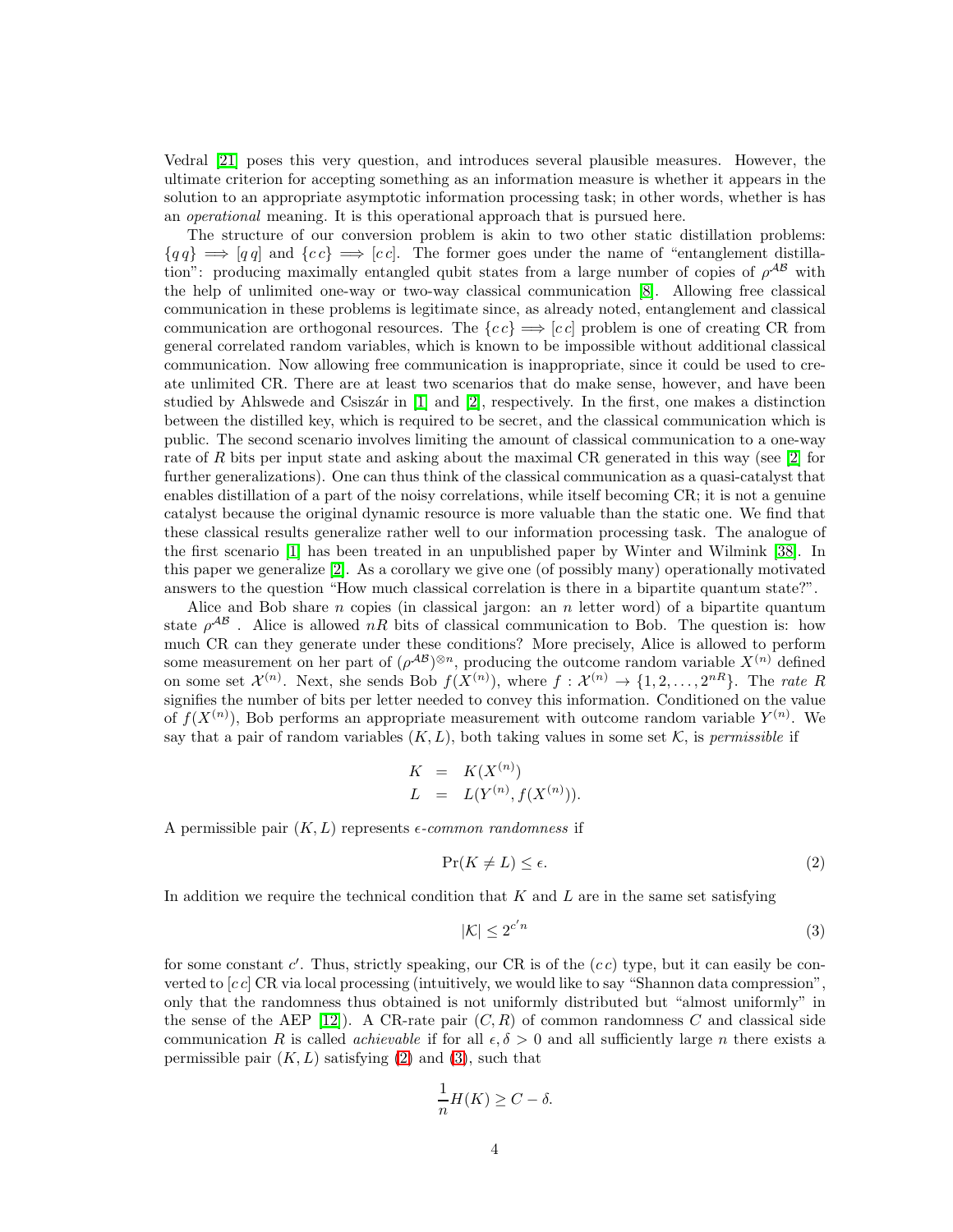We define the CR-rate function  $C(R)$  to be

$$
C(R) = \sup\{C : (C, R) \text{ is achievable}\}.
$$

One may also formulate the  $C(R)$  problem for Alice and Bob sharing some classical-quantum resource  $X\mathcal{Q}$  rather than the fully quantum  $\mathcal{AB}$ . In this case Alice's measurement is omitted since she already has the classical random variable  $X^{(n)} = X^n$ . In the original classical problem [\[2\]](#page-19-1) Alice and Bob share the classical resource  $XY$ . There Bob's measurement is also omitted, since he already has the random variable  $Y^{(n)} = Y^n$ . Finally, we introduce the *distillable* CR as

$$
D(R) = C(R) - R,\t\t(4)
$$

the amount of CR generated in excess of the invested classical communication rate. This suggests  $D(\infty)$  as a natural asymmetric measure of the total classical correlation in the state. As we shall see, the above turns out to be equivalent to the asymptotic ("regularized") version of  $C_A(\rho^{AB})$ , as defined in [\[21\]](#page-20-11).

The paper is organized as follows. First we consider the special case of  ${c q}$  resources for which evaluating  $C(R)$  reduces to a single-letter optimization problem. Then we consider the  $\{qq\}$  case which builds on it rather like the fixed channel Holevo-Schumacher-Westmoreland (HSW) theorem builds on the fixed alphabet version.

#### 2 Classical-quantum correlations

In this section we shall assume that Alice and Bob share n copies of some  $\{c, q\}$  resource  $X\mathcal{Q}$ , defined by the ensemble  $\mathcal{E} = {\rho_x, p(x)}$  or, equivalently, equation [\(1\)](#page-1-0). Alice knows the random variable  $X$  and Bob possesses the d-dimensional quantum system  $Q$ . In what follows we shall make use of the EHS representation to define various information theoretical quantities for classicalquantum systems. The von Neumann entropy of a quantum system  $A$  with density operator  $\rho^A$ is defined as  $H(\mathcal{A}) = -\text{Tr}\rho^{\mathcal{A}}\log\rho^{\mathcal{A}}$ . For a bipartite quantum system  $\mathcal{A}\mathcal{B}$  define formally the quantities *conditional von Neumann entropy*

$$
H(\mathcal{B}|\mathcal{A}) = H(\mathcal{A}\mathcal{B}) - H(\mathcal{A}),
$$

and *quantum mutual information* (introduced earlier as "correlation entropy" by Stratonovich )

$$
I(\mathcal{A}; \mathcal{B}) = H(\mathcal{A}) + H(\mathcal{B}) - H(\mathcal{A}\mathcal{B}) = H(\mathcal{B}) - H(\mathcal{B}|\mathcal{A}).
$$

For general states of  $\mathcal{AB}$  we introduce these quantities without implying an operational meaning for them. (Though the quantum mutual information appears in the entanglement assisted capacity of a quantum channel [\[9\]](#page-20-6), and the negative of the conditional entropy, known as the coherent information appears in the quantum channel capacity [\[8,](#page-20-2) [34\]](#page-21-4).)

Introducing these quantities in formal analogy has the virtue of allowing us to use the familiar identities and many of the inequalities known for classical entropy. This to us seems better than claim any particular operational connection (which, by all we known about quantum information today, cannot be unique anyway).

Subadditivity of von Neumann entropy implies  $I(A; B) \geq 0$ . For a tripartite quantum system ABC define the quantum conditional mutual information

$$
I(\mathcal{A}; \mathcal{B}|\mathcal{C}) = H(\mathcal{A}|\mathcal{C}) + H(\mathcal{B}|\mathcal{C}) - H(\mathcal{A}\mathcal{B}|\mathcal{C}) = H(\mathcal{A}\mathcal{C}) + H(\mathcal{B}\mathcal{C}) - H(\mathcal{A}\mathcal{B}\mathcal{C}) - H(\mathcal{C}).
$$

Strong subadditivity of von Neumann entropy implies  $I(\mathcal{A}; \mathcal{B}|\mathcal{C}) \geq 0$ . A commonly used identity is the chain rule

$$
I(\mathcal{A}; \mathcal{BC}) = I(\mathcal{A}; \mathcal{B}) + I(\mathcal{A}; \mathcal{C} | \mathcal{B}).
$$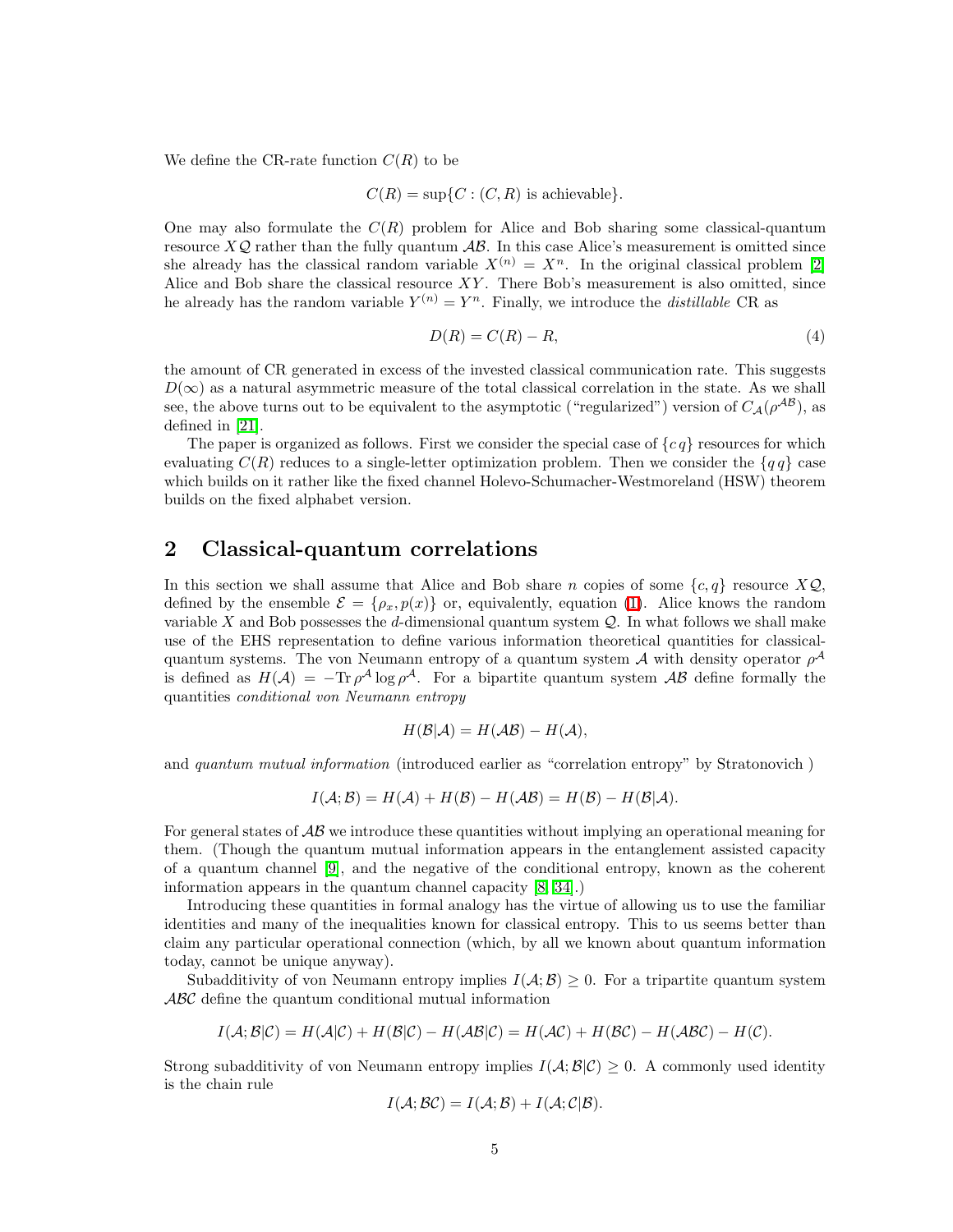Notice that for classical-quantum correlations [\(1\)](#page-1-0) the von Neumann entropy  $H(\mathcal{A})$  is just the Shannon entropy  $H(X)$  of X. We define the mutual information of a classical-quantum system  $X\mathcal{Q}$  as  $I(X;\mathcal{Q})=I(\mathcal{A};\mathcal{Q})$ . Notice that this is no other than the Holevo information of the ensemble E

$$
\chi(\mathcal{E}) = H\left(\sum_{x} p(x)\rho_x\right) - \sum_{x} p(x)H(\rho_x).
$$

(Even though Gordon and Levitin have written down this expression much earlier — see [\[25\]](#page-21-7) for historical references —, we feel that the honour should be with Holevo for his proof of the information bound named duly after him [\[23\]](#page-21-8).)

Using the EHS representation for some tripartite classical-quantum system  $UXQ$ , strong sub-additivity [\[27\]](#page-21-9) gives inequalities such as  $I(U; X|Q) \geq 0$  or  $I(U; Q|X) \geq 0$  and the chain rule implies, e.g.,

$$
I(U; X \mathcal{Q}) = I(U; \mathcal{Q}) + I(U; X | \mathcal{Q}).
$$

We shall take such formulae for granted throughout the paper.

An important classical concept is that of a Markov chain of random variables  $U \to X \to Y$ whose probabilities obey  $Pr{Y = y|X = x, U = u} = Pr{Y = y|X = x}$ , which is to say that  $Y$  depends on  $U$  only through  $X$ . Analogously we may define a classical-quantum Markov chain  $U \to X \to \mathcal{Q}$  associated with an ensemble  $\{\rho_{ux}, p(u, x)\}\$ for which  $\rho_{ux} = \rho_x$ . Such an object typically comes about by augmenting the system  $X\mathcal{Q}$  by the random variable U (classically) correlated with X via a conditional distribution  $Q(u|x) = Pr{U = u|X = x}$ . In the EHS representation this corresponds to the state

<span id="page-5-2"></span>
$$
\rho^{\mathcal{ZAQ}} = \sum_{x} p(x) \sum_{u} Q(u|x) |u\rangle\langle u|^{\mathcal{Z}} \otimes |x\rangle\langle x|^{\mathcal{A}} \otimes \rho_x^{\mathcal{Q}}.\tag{5}
$$

We are now ready to state our main result.

Theorem 1 (CR-rate theorem for classical-quantum correlations)

$$
C(R) = C^*(R) = R + D^*(R),
$$
\n(6)

<span id="page-5-1"></span>*where*

$$
D^*(R) = \sup_{U|X} \{ I(U; \mathcal{Q}) \mid I(U; X) - I(U; \mathcal{Q}) \le R \}.
$$
 (7)

*The supremum is to be understood as one over all conditional probability distributions*  $p(u|x)$  *for the random variable* U *conditioned on* X*, with finite range* U*. We may in fact restrict to the case*  $|U| < |\mathcal{X}| + 1$ , which in particular implies that the sup is actually a max.

The proof of the theorem is divided into two parts: show that  $C^*(R)$  is an upper bound (commonly called the "converse" theorem) for  $C(R)$ , and then providing a direct coding scheme demonstrating its achievability. We start with a couple of lemmas.

<span id="page-5-0"></span>**Lemma 2**  $D^*(R)$ , and hence  $C^*(R)$ , is monotonically increasing and concave; the latter meaning *that for*  $R_1, R_2 \geq 0$  *and*  $0 \leq \lambda \leq 1$ *,* 

$$
\lambda D^*(R_1) + (1 - \lambda)D^*(R_2) \le D^*(\lambda R_1 + (1 - \lambda)R_2).
$$

**Proof** The monotonicity of  $D^*(R)$  is obvious from its definition. To prove concavity, choose  $U_1$ ,  $U_2$  feasible for  $R_1, R_2$ , respectively: in particular,

$$
I(U_1; X) - I(U_1; \mathcal{Q}) \leq R_1,
$$
  

$$
I(U_2; X) - I(U_2; \mathcal{Q}) \leq R_2.
$$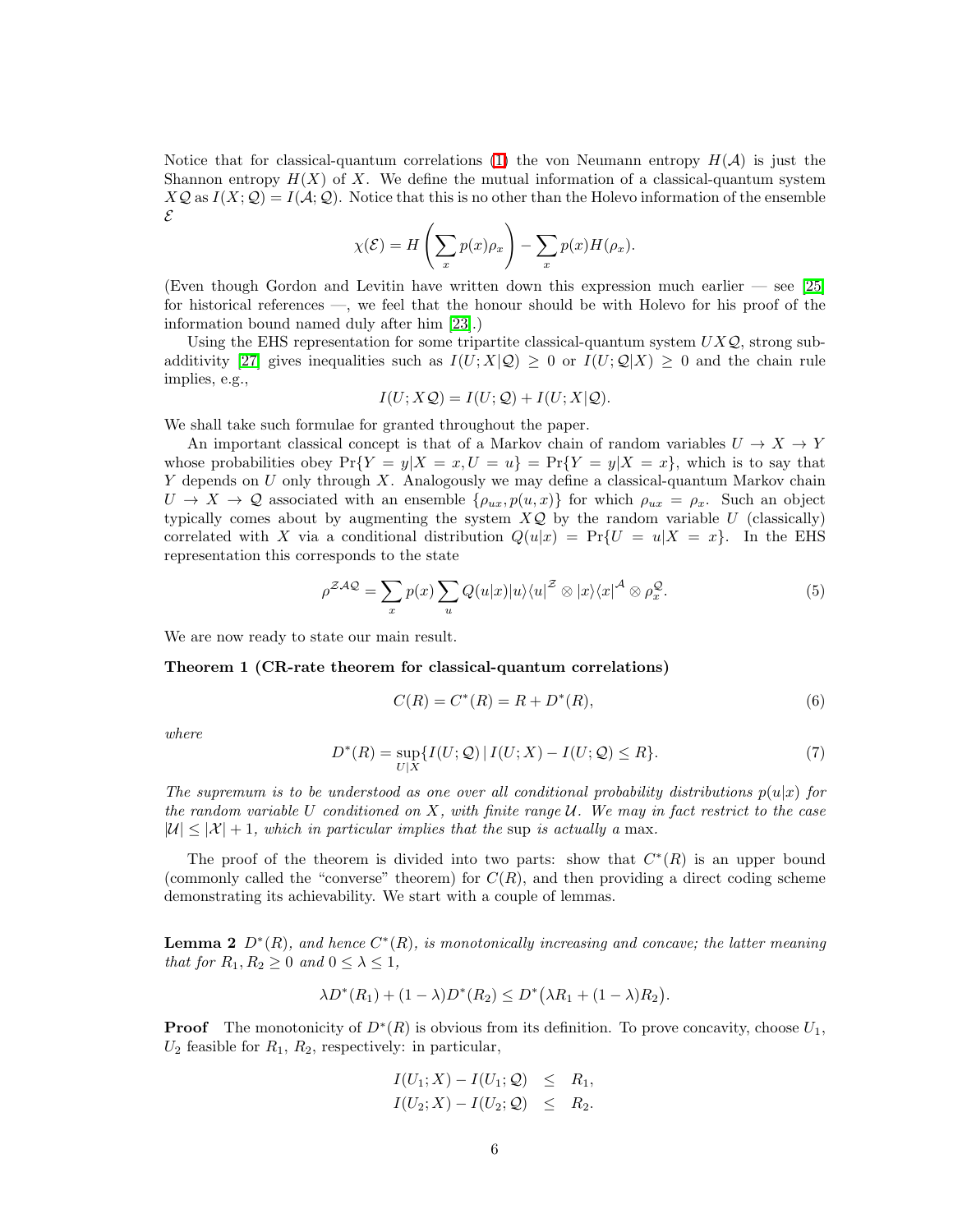Then, introducing the new random variable

$$
U = \begin{cases} (1, U_1) & \text{with probability } \lambda, \\ (2, U_2) & \text{with probability } 1 - \lambda, \end{cases}
$$

we have

$$
\lambda I(U_1; X) + (1 - \lambda)I(U_2; X) = I(U; X),
$$
  

$$
\lambda I(U_1; Q) + (1 - \lambda)I(U_2; Q) = I(U; Q).
$$

Thus

$$
\lambda I(U_1; \mathcal{Q}) + (1 - \lambda)I(U_2; \mathcal{Q}) = I(U; \mathcal{Q}) \le D^*(R),
$$

the last step from

$$
I(U;X) - I(U;Q) \leq \lambda R_1 + (1-\lambda)R_2 \leq R.
$$

**The Second Service** 

Consider the n copy classical-quantum system  $X^n\mathcal{Q}^n = X_1\mathcal{Q}_1X_2\mathcal{Q}_2\ldots X_n\mathcal{Q}_n$ , in the state given by the *n*th tensor power of the ensemble  $\{\rho_x, p(x)\}\$ . Define now

$$
D_n^*(R) = \max_{U|X^n} \left\{ \frac{1}{n} I(U; \mathcal{Q}^n) \, \Big| \, \frac{1}{n} \left( I(U; X^n) - I(U; \mathcal{Q}^n) \right) \le R \right\}.
$$
 (8)

It turns out that this expression may be "single-letterized":

<span id="page-6-0"></span>
$$
D_n^*(R) = D^*(R).
$$

We prove slightly more by showing the following lemma, which implies the above equality by iterative application and then using concavity of  $D^*$  in R (lemma [2\)](#page-5-0):

**Lemma 3** For two ensembles  $\mathcal{E}_1 = \{\rho_x, p(x)\}$   $(x \in \mathcal{X}_1)$  and  $\mathcal{E}_2 = \{\sigma_{x'}, p'(x')\}$   $(x' \in \mathcal{X}_2)$ , denote *their respective*  $D^*$  *functions*  $D^*(\mathcal{E}_1, R)$  *and*  $D^*(\mathcal{E}_2, R)$ *. Then* 

$$
D^*(\mathcal{E}_1 \otimes \mathcal{E}_2, R) = \max \{ D^*(\mathcal{E}_1, R_1) + D^*(\mathcal{E}_2, R_2) | R_1 + R_2 = R \}.
$$

**Proof** Let  $\mathcal{E}_1$  and  $\mathcal{E}_2$  correspond to the classical-quantum systems  $X_1\mathcal{Q}_1$  and  $X_2\mathcal{Q}_2$ , respectively. As before, we augment the joint system by the random variable  $U$  via the conditional distribution  $Q(u|x x')$ , so that  $UX_1X_2Q_1Q_2$  obeys the Markov property  $U \to X_1X_2 \to Q_1Q_2$ . In the EHS representation we have

$$
\rho^{\mathcal{Z}A_1A_2\mathcal{Q}_1\mathcal{Q}_2} = \sum_{u,x,x'} p(x)p'(x')Q(u|xx')|u\rangle\langle u|^{\mathcal{Z}} \otimes |x\rangle\langle x|^{A_1} \otimes |x'\rangle\langle x'|^{A_2} \otimes \rho_x^{\mathcal{Q}_1} \otimes \sigma_{x'}^{\mathcal{Q}_2}.
$$

By definition,  $D^*(\mathcal{E}_1\otimes \mathcal{E}_2,R)$  equals  $I(U;\mathcal{Q}_1\mathcal{Q}_2)$  maximized over all variables  $U$  such that  $I(U;X_1X_2) I(U; Q_1Q_2) \leq R$ .

Now the inequality " $\geq$ " in the lemma is clear: for we could choose  $U_1$  optimal for  $\mathcal{E}_1$  and  $R_1$ and  $U_2$  optimal for  $\mathcal{E}_2$  and  $R_2$ , and form  $U = U_1 U_2$ . By elementary operations with the definition of  $D^*$  we see that  $D^*(\mathcal{E}_1, R_1) + D^*(\mathcal{E}_2, R_2)$  is achieved.

For the reverse inequality, let U be any variable such that  $I(U; X_1X_2) - I(U; \mathcal{Q}_1\mathcal{Q}_2) \leq R$ . First note that the Markov property  $U \to X_1 X_2 \to \mathcal{Q}_1 \mathcal{Q}_2$  implies  $I(U; X_1 X_2) = I(U; X_1 \mathcal{Q}_1 X_2 \mathcal{Q}_2)$ , which can easily be verified in the EHS representation. Intuitively, possessing  $Q_1Q_2$  in addition to knowing  $X_1X_2$  conveys no extra information about U. Hence, by the chain rule,

$$
I(U; X_1X_2) - I(U; \mathcal{Q}_1\mathcal{Q}_2) = I(U; X_1X_2|\mathcal{Q}_1\mathcal{Q}_2).
$$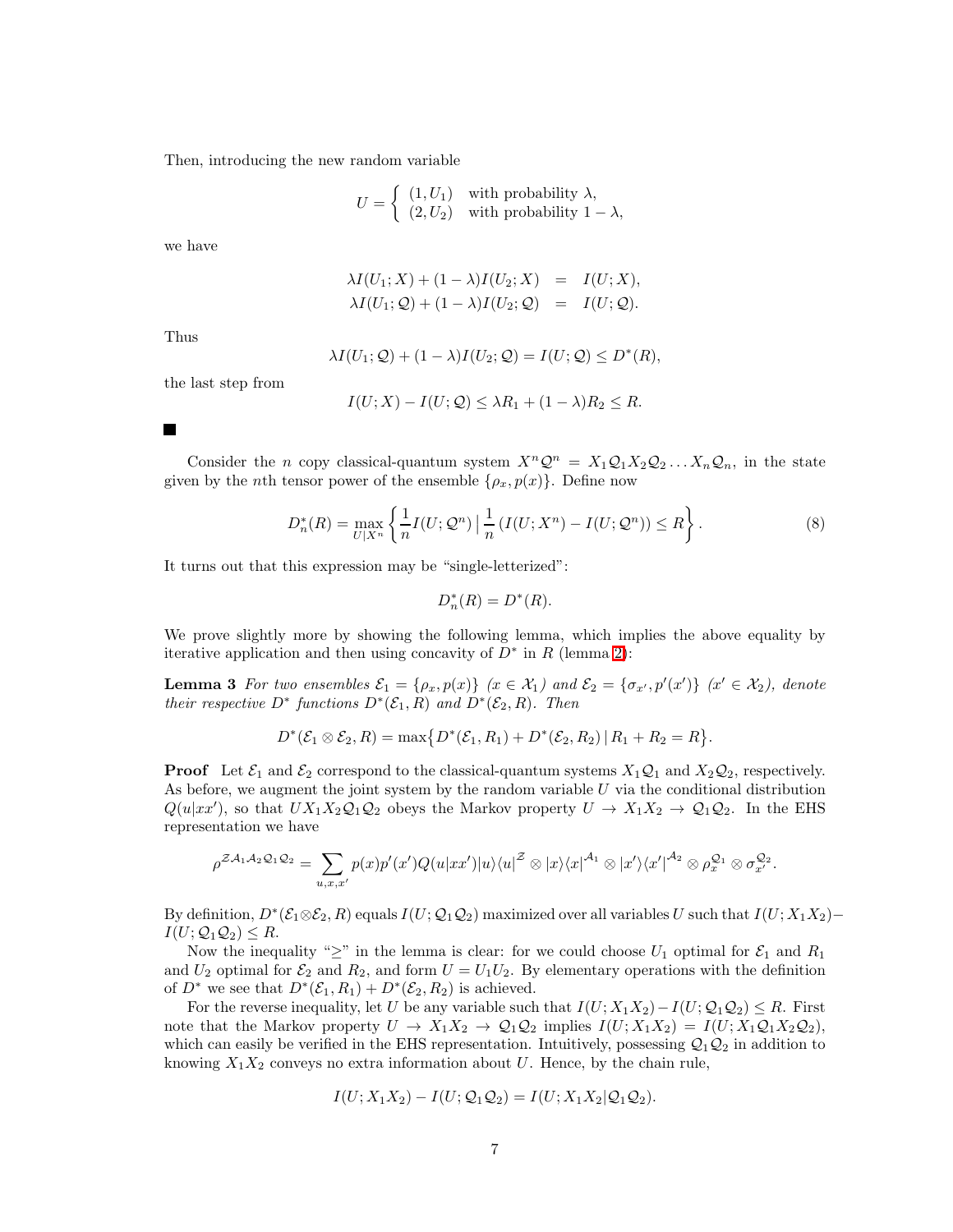Now, using the chain rule and once more the fact that the content of  $\mathcal{Q}_1$  is a function of  $X_1$ , we estimate

$$
R \geq I(U; X_1 X_2 | \mathcal{Q}_1 \mathcal{Q}_2)
$$
  
=  $I(U; X_1 | \mathcal{Q}_1 \mathcal{Q}_2) + I(U; X_2 | \mathcal{Q}_1 \mathcal{Q}_2 X_1)$   
=  $I(U; X_1 | \mathcal{Q}_1 \mathcal{Q}_2) + I(U; X_2 | \mathcal{Q}_2 X_1).$   
 $\geq I(U; X_1 | \mathcal{Q}_1) + I(U; X_2 | \mathcal{Q}_2 X_1).$ 

Here the inequality of the last line is obtained by the following reasoning:

$$
I(U; X_1 | \mathcal{Q}_1 \mathcal{Q}_2) = I(U\mathcal{Q}_2; X_1 | \mathcal{Q}_1) - I(X_1; \mathcal{Q}_2 | \mathcal{Q}_1)
$$
  
\n
$$
\geq I(U; X_1 | \mathcal{Q}_1) - 0,
$$

using strong subadditivity and the fact that  $X_1Q_1 - X_2Q_2$  is in a product state.

Hence there are  $R_1$  and  $R_2$  summing to R for which

$$
I(U; X_1) - I(U; \mathcal{Q}_1) = I(U; X_1 | \mathcal{Q}_1) \le R_1,
$$
\n(9)

<span id="page-7-0"></span>
$$
I(U; X_2 | X_1) - I(U; Q_2 | X_1) = I(U; X_2 | Q_2 X_1) \le R_2.
$$
\n
$$
(10)
$$

<span id="page-7-1"></span>On the other hand,

$$
I(U; Q_1Q_2) = I(U; Q_1) + I(U; Q_2|Q_1)
$$
  
=  $I(U; Q_1) + I(UQ_1; Q_2) - I(Q_1; Q_2)$   
 $\leq I(U; Q_1) + I(UX_1; Q_2)$   
=  $I(U; Q_1) + I(X_1; Q_2) + I(U; Q_2|X_1)$   
=  $I(U; Q_1) + I(U; Q_2|X_1)$ , (11)

using the chain rule repeatedly; the inequality comes from the quantum analogue of the familiar *data processing inequality* [\[3\]](#page-19-2), another consequence of the content of  $\mathcal{Q}_1$  being a function of  $X_1$ . With [\(9\)](#page-7-0) and by definition of  $D^*$ ,  $I(U; \mathcal{Q}_1) \leq D^*(\mathcal{E}_1, R_1)$ . But also, with [\(10\)](#page-7-0),  $I(U; \mathcal{Q}_2|X_1) \leq D^*(\mathcal{E}_2, R_2)$ , observing that the conditional mutual information in [\(11\)](#page-7-1) as well as in [\(10\)](#page-7-0) are probability averages over unconditional mutual informations, and invoking the concavity of  $D^*$  (lemma [2\)](#page-5-0).

Hence,

$$
I(U; \mathcal{Q}_1 \mathcal{Q}_2) \leq D^*(\mathcal{E}_1, R_1) + D^*(\mathcal{E}_2, R_2),
$$

and since  $U$  was arbitrary, we are done.

**Proof of Theorem 1 (converse)** For a given blocklength n, measurement on Bob's side will turn the classical-quantum correlations into classical ones, and  $\mathcal{Q}^n$  gets replaced by the measurement outcome random variable  $Y^{(n)}$ . Now we can apply the classical converse [\[2\]](#page-19-1) to the classical random variable pair  $(X^n, Y^{(n)})$ 

$$
C(R) \le R + \max_{U|X^n} \left\{ \frac{1}{n} I(U;Y^{(n)}) \, | \, I(U;X^n) - I(U;Y^{(n)}) \le nR \right\}.
$$

By the the Holevo inequality [\[23\]](#page-21-8)

$$
I(U;Y^{(n)}) \leq I(U;Q^n),
$$

this can be further bounded by  $C_n^*(R)$  which is, by lemma [3,](#page-6-0) equal to  $C^*(R)$ . To complete the proof, we need to show that the supremum in  $(7)$  can be restricted to a set U of cardinality  $|U| \leq |X| + 1$ . This is a standard consequence of Caratheodory's theorem, and the proof runs in exactly the same way as that in, e.g., [\[19\]](#page-20-9).  $\blacksquare$ 

<span id="page-7-2"></span>We shall need some auxiliary results before we embark on proving the achievability of  $C^*(R)$ .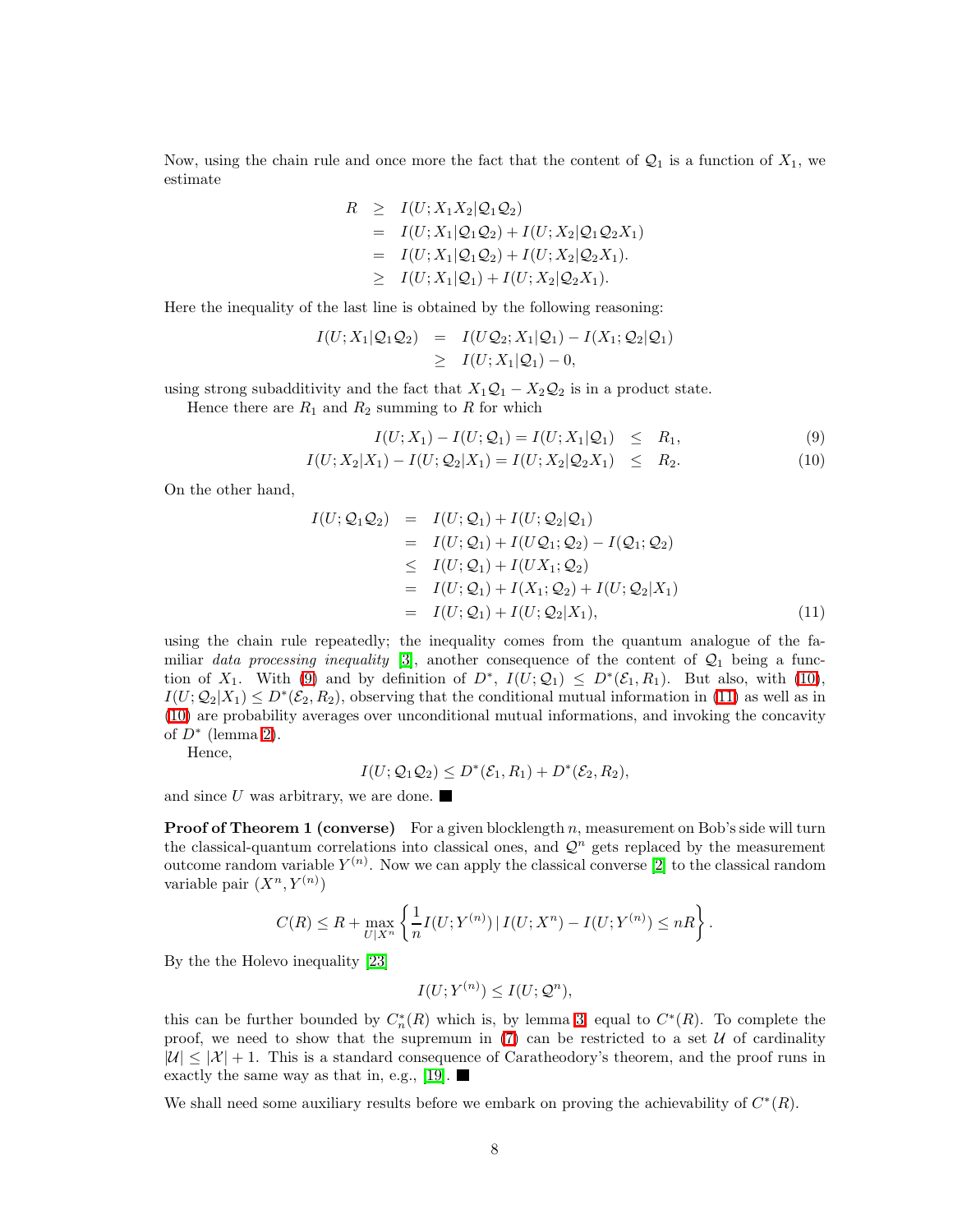**Lemma 4** The  $(C, R)$  pair  $(H(X), H(X|Q))$  is achievable when Alice and Bob share the classical*quantum system* XQ*.*

**Proof** This follows from the classical-quantum Slepian-Wolf result [\[17\]](#page-20-10) which states that, for any  $\epsilon, \delta > 0$  and sufficiently large n, the classical communication rate from Alice to Bob sufficient for Bob to reproduce  $X^n$  with error probability  $\leq \epsilon$  is  $H(X|\mathcal{Q}) + \delta$ .

Remark Lemma [4](#page-7-2) already yields the value of

$$
D(\infty) = D(H(X|\mathcal{Q})) = H(X) - H(X|\mathcal{Q}) = I(X; \mathcal{Q})
$$

<span id="page-8-1"></span>for the classical-quantum system  $X\mathcal{Q}$ . This justifies our interpretation of  $D(\infty)$  as the amount of classical correlation in  $XQ$ .

**Lemma 5** Let  $\sigma$  be a state in a D-dimensional Hilbert space. Then  $\text{Tr}(\sigma B) = 1 - \epsilon$  for some *operator* 0 ≤ B ≤ 1 *implies*

<span id="page-8-0"></span>
$$
H(\sigma) \le 1 + \epsilon \log D + (1 - \epsilon) \log(\text{Tr} B + 1)
$$
\n(12)

**Proof** Diagonalize  $\sigma$  as  $\sigma = \sum_{j=1}^{D} p_j |j\rangle\langle j|$  with  $p_1 \leq p_2 \ldots \leq p_D$  and define  $b_j = \langle j|B|j\rangle$ , so that

$$
\sum_{j} p_j b_j = 1 - \epsilon \tag{13}
$$

and Tr  $B = \sum_j b_j$ . Further define the random variable J with  $\Pr\{J = j\} = p_j$ , for which  $H(\sigma) = H(J)$ . Consider the vector  $\tilde{b}^D$  which minimizes  $\sum_j b_j$  subject to constraints [\(13\)](#page-8-0) and  $0 \leq b_j \leq 1$ . This is a trivial linear programming problem, solved at the boundary of the allowed region for the  $b_j$ . It is easily verified that the solution is given by

$$
b_1 = \dots = b_{k-1} = 0,
$$
  
\n
$$
0 \le \widetilde{b}_k \le 1,
$$
  
\n
$$
\widetilde{b}_{k+1} = \dots = \widetilde{b}_D = 1,
$$

for some  $1 \leq k \leq D$  for which [\(13\)](#page-8-0) is satisfied. Note that

$$
D - k \le \sum_j \widetilde{b}_j \le \text{Tr } B
$$

and  $\sum_{j=1}^{k-1} p_j \leq \epsilon$ . Define the indicator random variable  $I(J)$ 

$$
I(J) = \begin{cases} 1 & J \ge k, \\ 0 & \text{otherwise.} \end{cases}
$$

We then have

$$
H(J) = H(I) + H(J|I)
$$
  
\n
$$
\leq 1 + \Pr\{J = 0\} \log D + \Pr\{J = 1\} \log(D + 1 - k)
$$
  
\n
$$
\leq 1 + \epsilon \log D + (1 - \epsilon) \log(\text{Tr } B + 1),
$$

which proves the lemma.

<span id="page-8-2"></span>In order to understand the next two results, some background on typical sets  $\mathcal{T}_{U,\delta}^n$ , conditionally typical sets  $\mathcal{T}_{X|U,\delta}^n(u^n)$ , typical subspaces  $\Pi_{\mathcal{Q},\delta}^n$  and conditionally typical subspaces  $\Pi_{\mathcal{Q}|U,\delta}^n(u^n)$  is needed [\[14,](#page-20-13) [30,](#page-21-1) [37\]](#page-22-0). This is provided in the Appendix.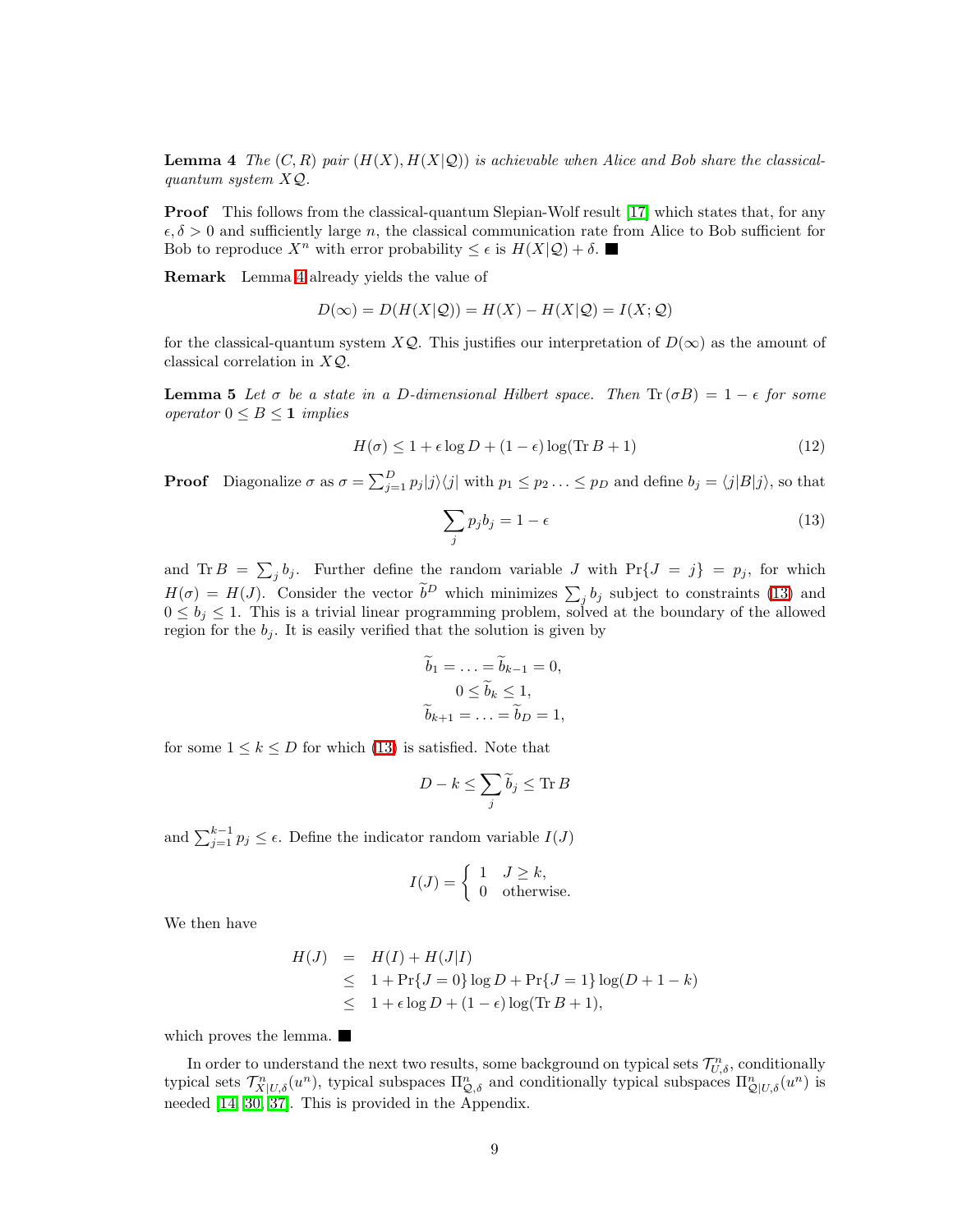<span id="page-9-0"></span>**Lemma 6** *For every*  $\epsilon, \delta > 0$  *and set*  $\mathcal{E} \subset \mathcal{X}^n$  *with*  $\Pr\{X^n \in \mathcal{E}\} \geq \epsilon$ , *there exists a subset*  $\mathcal{F} \subset \mathcal{E}$ and a sequence  $u^n \in \mathcal{T}_{U,\delta}^n$  such that

<span id="page-9-1"></span>
$$
\mathcal{F} \subset \mathcal{T}_{X|U,\delta}^n(u^n), \quad \left| \frac{1}{n} \log |\mathcal{F}| - H(X|U) \right| \le \delta, \tag{14}
$$

*whenever*  $n \geq n_1(|\mathcal{U}|, |\mathcal{X}|, \epsilon, \delta)$ *. In addition, whenever*  $n \geq n_2(|\mathcal{U}|, |\mathcal{X}|, d, \epsilon, \delta)$ *,* 

$$
\frac{1}{n}H(Q^n|X^n \in \mathcal{F}) \le H(Q|U) + \delta.
$$
\n(15)

**Proof** Clearly, it suffices to prove the claim for some sufficiently small  $\epsilon$ . The first claim [\(14\)](#page-9-0) is a purely classical result and corresponds to lemma 3.3.3 of Csiszár and Körner [\[14\]](#page-20-13). Thus it remains to demonstrate [\(15\)](#page-9-1). We shall need the following facts from the Appendix. For sufficiently large  $n \geq n_0(|\mathcal{U}|, |\mathcal{X}|, d, \delta', \epsilon)$ , for  $x^n \in \mathcal{T}_{X|U, \delta'}^n(u^n)$  and  $u^n \in \mathcal{T}_{U, \delta'}^n$ :

$$
\operatorname{Tr}\left(\rho_{u^n x^n} \Pi_{\mathcal{Q}|U, (|\mathcal{X}|+1)\delta'}^{n}(u^n)\right) \ge 1 - \epsilon,\tag{16}
$$

<span id="page-9-3"></span>and

<span id="page-9-2"></span>
$$
\operatorname{Tr} \Pi_{\mathcal{Q}|U, (|\mathcal{X}|+1)\delta'}^{n}(u^{n}) \leq 2^{nH(\mathcal{Q}|U)+(2+|\mathcal{X}|)c\delta'}.
$$
\n(17)

Since  $\rho_{u^n x^n} = \rho_{x^n}$ , it follows from the linearity of trace and [\(16\)](#page-9-2) that

$$
\operatorname{Tr}\left(\rho_{\mathcal{F}} \Pi_{\mathcal{Q}|U, (|\mathcal{X}|+1)\delta'}^{n}(u^{n})\right) \geq 1 - \epsilon,
$$

where

$$
\rho_{\mathcal{F}} = \sum_{x^n} \Pr\{X^n = x^n | X^n \in \mathcal{F}\} \rho_{x^n}.
$$

Finally, combining with [\(17\)](#page-9-3) and lemma [5:](#page-8-1)

$$
\frac{1}{n}H(Q^n|X^n \in \mathcal{F}) = H(\rho_{\mathcal{F}}) \leq H(Q|U) + \frac{1}{n} + \epsilon \log d + c\delta'.
$$

For sufficiently small  $\epsilon \leq \delta'$ , and setting  $n_2 = \max\{n_0, n_1, \delta'^{-1}\},$  [\(15\)](#page-9-1) follows with

$$
\delta' = \frac{\delta}{(2+|\mathcal{X}|)c+1+\log d}.
$$

**Corollary 7** For every  $\epsilon, \delta > 0$  and  $n \ge n_2(|\mathcal{U}|, |\mathcal{X}|, d, \delta, \epsilon)$  there exists a function  $g: \mathcal{X}^n \to \mathcal{U}^n$ *such that*

<span id="page-9-5"></span>
$$
\frac{1}{n}H(Q^n|g(X^n)) \le H(Q|U) + \delta,\tag{18}
$$

<span id="page-9-4"></span>
$$
\left| \frac{1}{n} H(X^n | g(X^n)) - H(X | U) \right| \le \delta. \tag{19}
$$

**Proof** Again it suffices to prove the claim for sufficiently small  $\epsilon$ . By an iterative application of lemma [6](#page-8-2) we can find disjoint subsets  $\mathcal{F}_1, \ldots, \mathcal{F}_M$  of  $\mathcal{X}^n$  such that

$$
\Pr\{X^n \notin \bigcup_{\alpha=1}^M \mathcal{F}_\alpha\} \le \epsilon
$$

and for some sequences  $u_{\alpha}^{n} \in \mathcal{T}_{U,\delta}^{n}$ ,  $\alpha = 1, \ldots, M$ 

$$
\left|\frac{1}{n}\log|\mathcal{F}_\alpha|-H(X|U)\right|\leq \frac{\delta}{2}
$$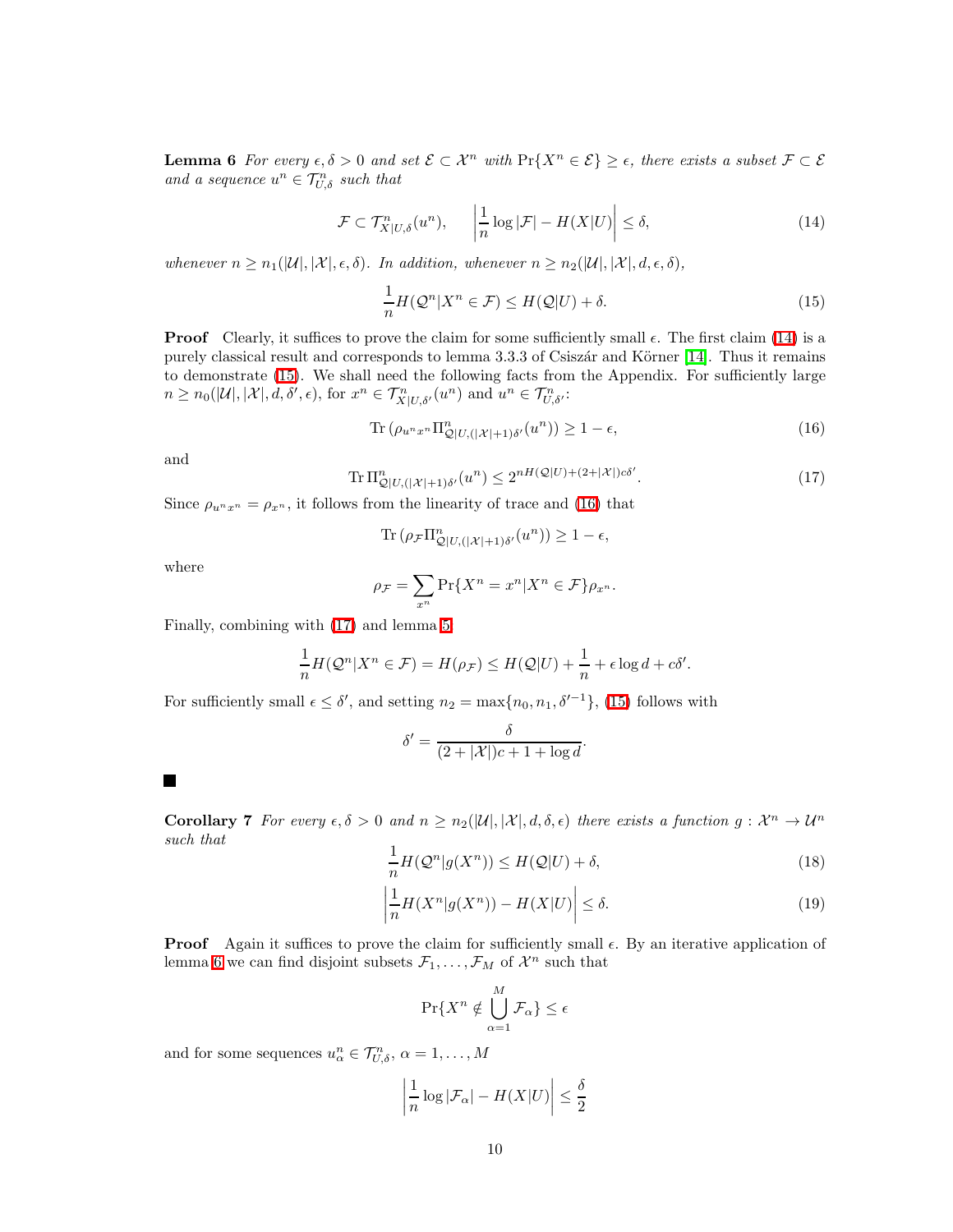and

$$
\frac{1}{n}H(\mathcal{Q}^n|X^n\in\mathcal{F}_\alpha)\leq H(\mathcal{Q}|U)+\frac{\delta}{2}
$$

Define, choosing some  $u_0^n$  different from the  $u_\alpha^n$ ,

$$
g(x^n) = \begin{cases} u^n_{\alpha} & x^n \in \mathcal{F}_{\alpha} \\ u^n_0 & \text{otherwise.} \end{cases}
$$

Then

$$
\frac{1}{n}H(\mathcal{Q}^n|g(X^n))\leq H(\mathcal{Q}|U)+\frac{\delta}{2}+\epsilon H(\mathcal{Q})
$$

and

$$
\left|\frac{1}{n}H(X^n|g(X^n)) - H(X|U)\right| \le \frac{\delta}{2} + \epsilon H(X).
$$

Finally, choose  $\epsilon \leq \max\{\frac{\delta}{2H(Q)}, \frac{\delta}{2H(X)}\}.$ 

We are now in a position to prove the direct coding part of theorem [1.](#page-5-2)

**Proof of Theorem 1 (coding)** We first show that  $(C, R) = (I(U; X), I(U; X) - I(U; Q))$  is achievable. We follow the classical proof [\[2\]](#page-19-1) closely. Define  $K(X) = g(X)$ . Then

$$
\frac{1}{n}H(X^n|K) = H(X) - \frac{1}{n}H(K)
$$
\n
$$
\left|\frac{1}{n}H(K) - I(U;X)\right| \le \delta. \tag{20}
$$

.

and [\(19\)](#page-9-4) imply

Also by  $(18)$  and  $(20)$  we have

<span id="page-10-0"></span>
$$
\frac{1}{n}(H(K) - I(K; \mathcal{Q}^n)) \le I(U; X) - I(U; \mathcal{Q}) + 2\delta.
$$

Note that lemma [4](#page-7-2) applied to the *supersystem*  $K\mathcal{Q}^n$  guarantees the achievability of  $(H(K), H(K)$ −  $I(K; \mathcal{Q}^n)$ . Hence, for sufficiently large (super)blocklength k there exists a mapping  $f(K^k)$  of rate  $\frac{1}{nk} \log |f| \leq I(U;X) - I(U;Q) + 2\delta$  (here |f| is the image size of f), which allows  $K^k$  to be reproduced with  $\epsilon$  error. This yields an amount of  $\epsilon$ -randomness bounded from below by  $nk(I(U; X)-\delta)$ . However, to prove the claim, we need to show that the rate is bounded from above by exactly  $I(U; X) - I(U; \mathcal{Q})$ . This is accomplished by setting the blocklength to  $N = nk(1 + 2\delta\kappa)$ , where  $\kappa = \frac{1}{I(U;X) - I(U;Q)}$ , and ignoring the last  $2\delta \kappa n k$  source outputs. Then indeed

$$
R = \frac{1}{N} \log |f| \le I(U;X) - I(U;Q)
$$

while

$$
C = \frac{1}{N}H(K^{k}) \ge I(U;X) - \delta(\kappa' + 2\kappa),
$$

with  $\kappa' = \frac{1}{I(U;X)}$ .

If now the classical communication rate R′ is available, we may use the procedure outlined above to achieve a CR rate of  $I(U;X)$  while communicating at rate  $R = I(U;X) - I(U;Q)$ , at least if  $R \leq R'$ . But of course the "surplus"  $R'-R$  is then still free to generate common randomness trivially by Alice transmitting locally generated fair coin flips. This shows that at communication rate R′ , CR at rate

$$
C' = R' - R + I(U;X) = R' + I(U;Q)
$$

can be generated.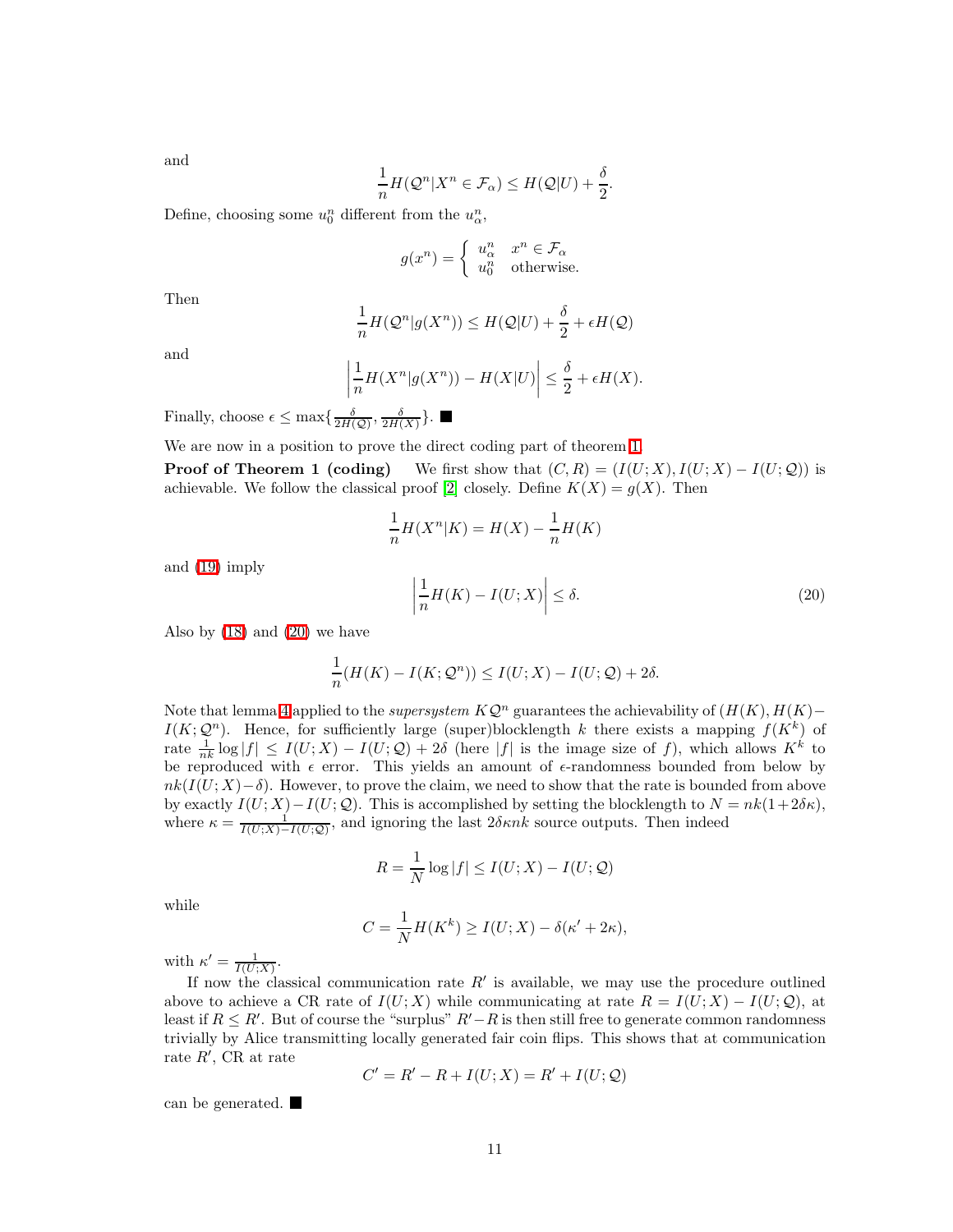**Remark** For  $R \leq H(X) - I(X; Q) = H(X|Q)$ , the maximization constraint in [\(7\)](#page-5-1) may be replaced by an equality, i.e.,

$$
D^*(R) = D(R) \tag{21}
$$

where

<span id="page-11-0"></span>
$$
\widetilde{D}(R) = \max_{U|X} \{ I(U; \mathcal{Q}) \mid I(U; X) - I(U; \mathcal{Q}) = R \}.
$$

To see this, note that

$$
D^*(R) = \max_{0 \le R' \le R} \widetilde{D}(R),
$$

so it suffices to show that  $\widetilde{D}(R)$  is monotonically increasing. This, in turn, holds if  $\widetilde{D}(R)$  is concave and achieves its maximum for  $R = H(X|\mathcal{Q})$ . The concavity proof is virtually identical to the proof of lemma [2.](#page-5-0) The second property follows from

$$
I(U; \mathcal{Q}) \le I(UX; \mathcal{Q}) = I(X; \mathcal{Q})
$$

and  $I(U; X | \mathcal{Q}) \leq H(X | \mathcal{Q})$ .

Note that for  $R \ge H(X|\mathcal{Q})$ , the function  $D^*(R)$  is simply constant (and equal to  $D(\infty)$ )  $I(X; \mathcal{Q})$ ).

Having established [\(21\)](#page-11-0), we shall now relate  $D^*(R)$  to the quantum compression with classical side information trade-off curve  $Q^*(R)$  of Hayden, Jozsa and Winter [\[19\]](#page-20-9). For a classical-quantum system  $X\mathcal{Q}$ , given by the pure state ensemble  $\{|\varphi_x\rangle, p(x)\}$ , and  $R \leq H(X)$ ,

<span id="page-11-1"></span>
$$
Q^*(R) = \min_{U|X} \{ H(Q|U) | I(U;X) = R \} = H(Q) - \max_{U|X} \{ I(U;Q) | I(U;X) = R \}.
$$

(For rates  $R > H(X), Q^*(R) = 0.$ )

The following relation to our  $C^*(R)$  is now easily verified:

$$
D^*(x) + Q^*(D^*(x) + x) = H(Q).
$$
\n(22)

Indeed, for  $x \leq H(X|\mathcal{Q})$ , and a maximizing variable U,  $x = I(U;X) - I(U;\mathcal{Q})$  and  $D^*(x) =$  $I(U; \mathcal{Q})$ . Then,  $x + D^*(x) = I(U; X)$ , so U is feasible for  $Q^*(x + D^*(x))$  and indeed optimal, using once more the monotonicity of  $D$ .

We should remark, however, that to the best of our knowledge, eq. [\(22\)](#page-11-1) has no simple operational meaning. Still, it allows us to "import" the numerically calculated trade-off curves from [\[19\]](#page-20-9) for various ensembles of interest: the curves are then parametrized via  $s = x + D^*(x)$  and x.

Figure 1 (cf. [\[19\]](#page-20-9), figure 2) shows the distillable CR-rate trade-off curve  $D(R) = D^*(R)$  for the simple two-state ensemble  $\mathcal E$  given by the non-orthogonal pair  $\{|0\rangle, \frac{1}{\sqrt{\lambda}}\}$  $\frac{1}{2}(|0\rangle + |1\rangle)$ , each occurring with probability  $\frac{1}{2}$ . This curve is not much better than the linear lower bound obtained by timesharing between (0,0) and the Slepian-Wolf point  $(1 - H(\mathcal{E}), H(\mathcal{E}))$ , where  $H(\mathcal{E})$  denotes the entropy of the average density matrix of the ensemble  $\mathcal{E}$ .

Figure 2 (cf. [\[19\]](#page-20-9), figure 4) corresponds to the three state ensemble  $\mathcal{E}_3$  consisting of the states  $|\varphi_1\rangle = |0\rangle, |\varphi_1\rangle = \frac{1}{\sqrt{2}}$  $\frac{1}{2}(|0\rangle+|1\rangle)$  and  $|\varphi_3\rangle=|2\rangle$  with equal probabilities. Without any communication it is already possible to extract  $h_2(\frac{1}{3})$  bits of CR, due to Bob's ability to perfectly distinguish whether his state is in  $\{\ket{\varphi_1}, \ket{\varphi_2}\}$  or  $\{\ket{\varphi_3}\}$ . The curve then follows a rescaled version of figure 1 to meet the Slepian-Wolf point  $(H(\frac{1}{3}, \frac{1}{3}, \frac{1}{3}) - H(\mathcal{E}_3), H(\mathcal{E}_3)).$ 

Our third example is the parametrized BB84 ensemble  $\mathcal{E}_{\text{BB}}(\theta)$ , defined by the states

$$
\begin{aligned}\n|\varphi_1\rangle &= |0\rangle \\
|\varphi_2\rangle &= \cos \theta |0\rangle + \sin \theta |1\rangle \\
|\varphi_3\rangle &= |1\rangle \\
|\varphi_4\rangle &= -\sin \theta |0\rangle + \cos \theta |1\rangle,\n\end{aligned}
$$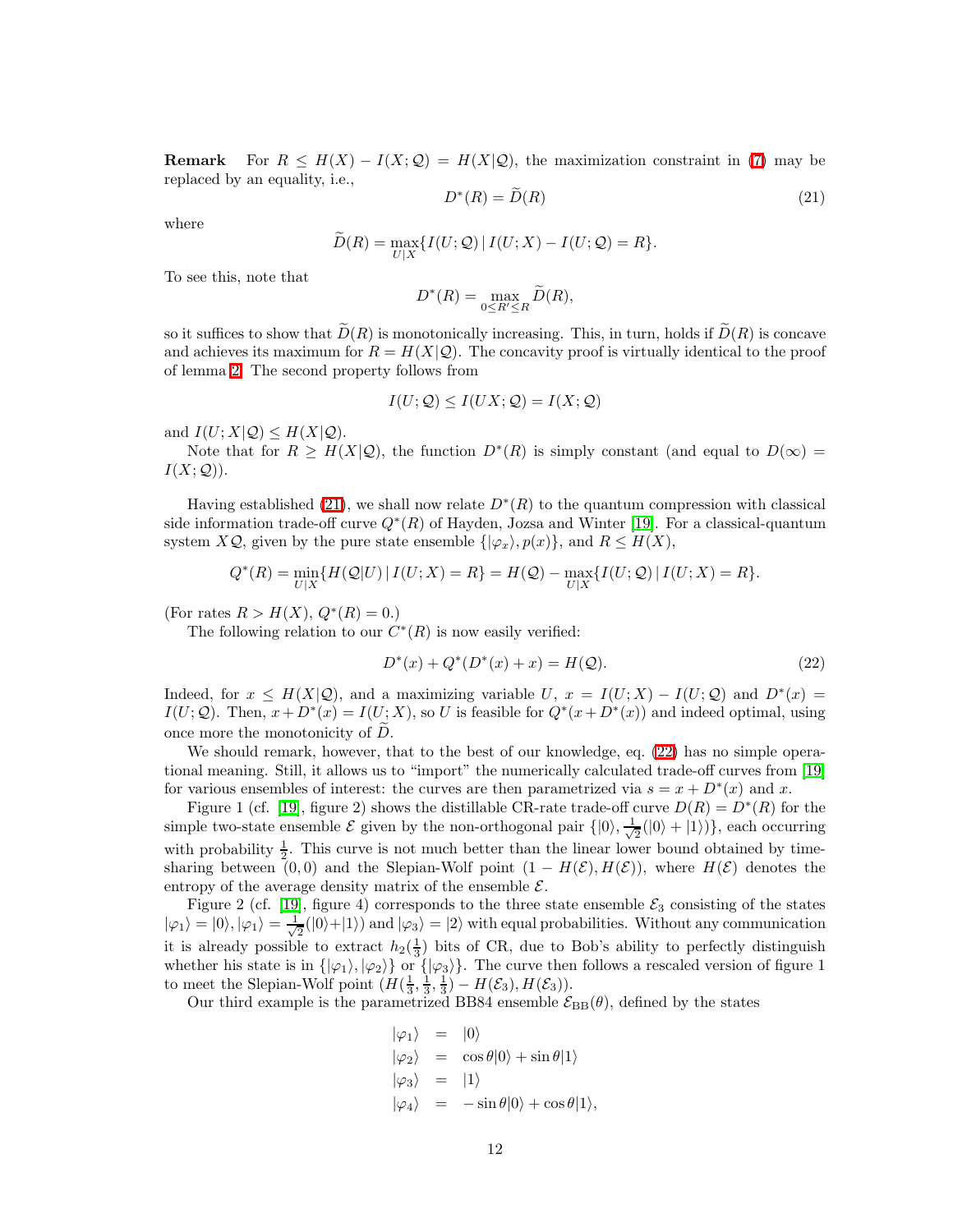

Figure 1:  $D(R)$  for the two-state ensemble  $\mathcal{E}.$ 



Figure 2:  $D(R)$  for the three-state ensemble  $\mathcal{E}_3.$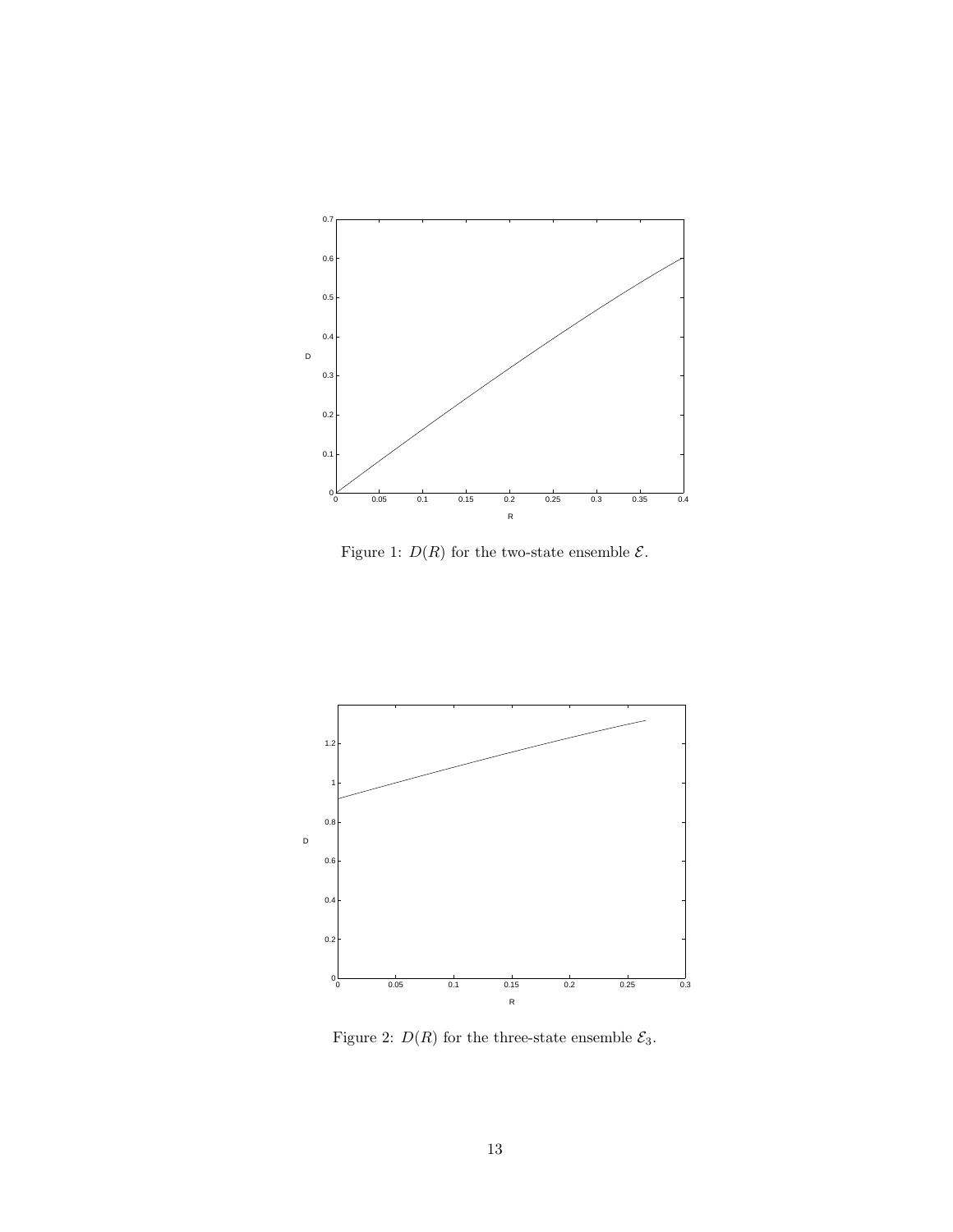

Figure 3:  $D(R)$  for the parametrized BB84 ensemble with  $\theta = \frac{\pi}{8}$ .

each chosen with probability  $\frac{1}{4}$ . The  $D(R)$  curve for  $\theta = \pi/8$ , shown in figure 3 (cf. [\[19\]](#page-20-9), figure 5), has a special point at which the slope is discontinuous. For  $0 < \theta \le \pi/4$ ,  $\mathcal{E}_{BB}(\theta)$  has a natural coarse graining to the ensemble consisting of two equiprobable mixed states,  $\frac{1}{2}(|\varphi_1\rangle\langle\varphi_1|) + |\varphi_2\rangle\langle\varphi_2|)$  and  $\frac{1}{2}(|\varphi_3\rangle\langle\varphi_3|)+|\varphi_4\rangle\langle\varphi_4|$ . The special point is precisely the Slepian-Wolf point for this coarse-grained ensemble, treating  $|\varphi_1\rangle$  and  $|\varphi_2\rangle$ , and  $|\varphi_3\rangle$  and  $|\varphi_4\rangle$  as indistinguishable.

Finally, figure 4. (cf. [\[19\]](#page-20-9), figure 5 and [\[15\]](#page-20-8)) shows  $D(R)$  for the uniform qubit ensemble, a uniform distribution of pure states over the Bloch sphere. Strictly speaking, theorem 1 should be extended to include continuous ensembles; we shall not do this here, but merely conjecture it and refer the reader to [\[19\]](#page-20-9) for an example of such an extension. The curve approaches  $D = 1$  only in the  $R \to \infty$  limit. It has an explicit parametrization computed from [\(22\)](#page-11-1) and [\[15\]](#page-20-8):

$$
R = h_2 \left( \frac{1}{\lambda} - \frac{1}{e^{\lambda} - 1} \right) + \frac{\lambda}{e^{\lambda} - 1} - 2 + \log \left( \frac{\lambda e^{\lambda}}{e^{\lambda} - 1} \right)
$$

$$
D(R) = 1 - h_2 \left( \frac{1}{\lambda} - \frac{1}{e^{\lambda} - 1} \right)
$$

<span id="page-13-0"></span>for  $\lambda \in (0, \infty)$ , where  $h_2(p) = -p \log p - (1 - p) \log(1 - p)$  is the binary Shannon entropy.

## 3 General quantum correlations

Consider the following double-blocking protocol for the case of  ${q \mid q}$  resources: given a word of length  $nL$ , Alice performs the same measurement on each of the n blocks of length L. This leaves her with n copies of the resulting  ${c q}$  resource, to which we apply the  ${c q}$  protocol described in the previous section. Letting  $n \to \infty$  and then  $L \to \infty$  yields the same results as the most general protocol described in Section 1. Let us assume  $L = 1$  for the moment. The measurement M on Alice's subsystem A, defined by the positive operators  $(E_x)_{x \in \mathcal{X}}$  with  $\sum_x E_x = 1$ , may be thought of as a map sending a quantum system  $AB$  in the state  $\rho^{AB}$  to a classical-quantum system  $XQ$  in the state given by the ensemble  $\{\rho_x, p(x)\}\,$ , where

$$
p(x) = \text{Tr}_{\mathcal{A}} (\rho^{\mathcal{A}} E_x),
$$
  
\n
$$
\rho_x = \frac{1}{p(x)} \text{Tr}_{\mathcal{A}} ((\sqrt{E_x} \otimes 1) \rho^{\mathcal{A}\mathcal{B}} (\sqrt{E_x} \otimes 1)).
$$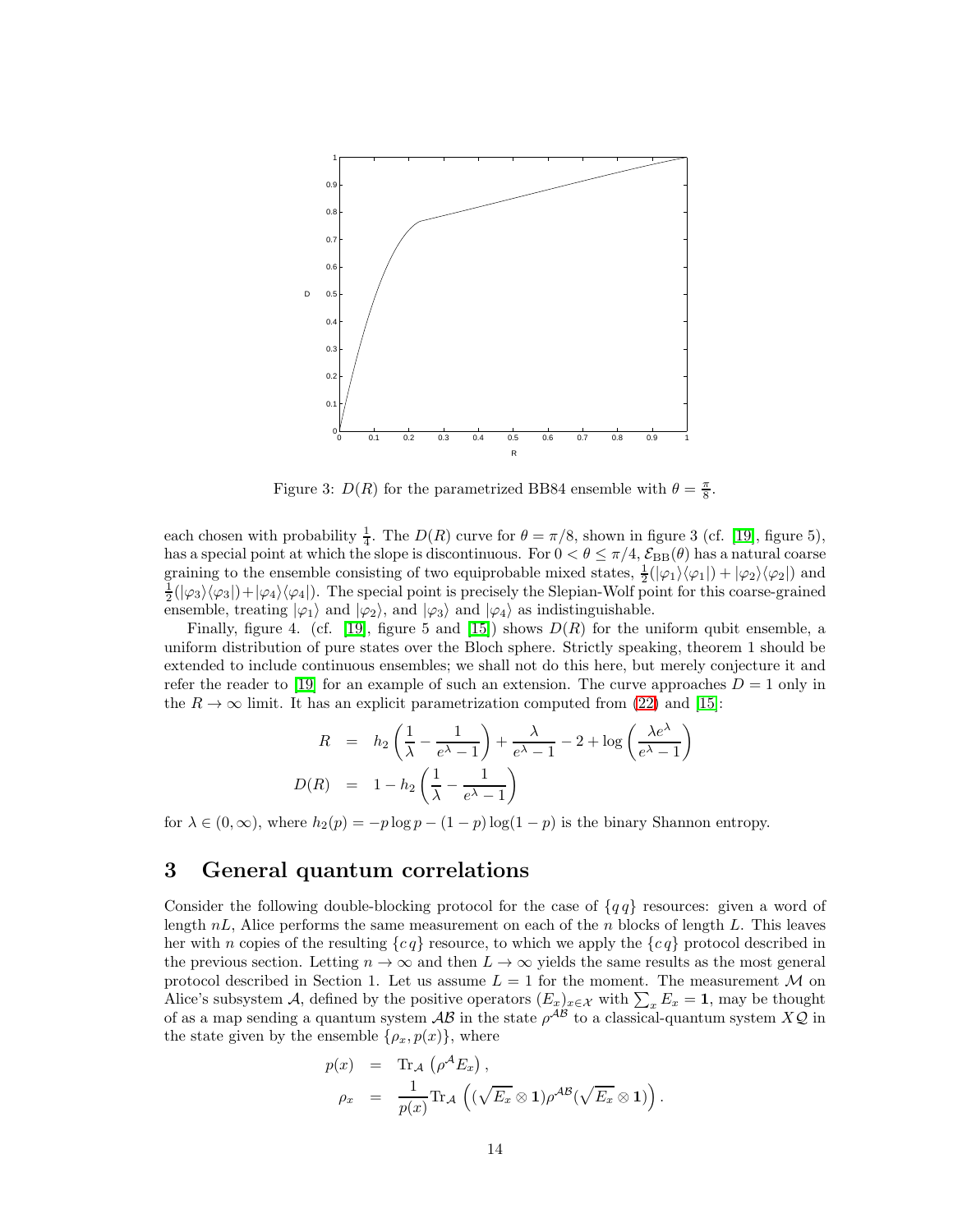

Figure 4:  $D(R)$  for the uniform ensemble.

<span id="page-14-0"></span>All the relevant information is now encoded in the shared ensemble. Theorem 1 now applies, yielding an expression for the  $L = 1$  CR-rate curve:

<span id="page-14-1"></span>
$$
C^{(1)}(R) = R + \max_{\mathcal{M}: \mathcal{AB} \mapsto X\mathcal{Q}} \max_{U|X} \{ I(U; \mathcal{Q}) \mid I(U; X) - I(U; \mathcal{Q}) \le R \}.
$$
 (23)

Similarly we have

$$
D^{(1)}(\infty) = \max_{\mathcal{M} : \mathcal{AB} \mapsto X \mathcal{Q}} I(X; \mathcal{Q}),
$$
\n(24)

which is precisely the classical correlation measure  $C_A(\rho^{AB})$  proposed in [\[21\]](#page-20-11). Note that w.l.o.g. we may assume the measurement to be rank-one, and  $|\mathcal{X}| \leq d^2$ , d the dimension of the A-system, because a non-extremal POVM cannot be optimal.

However, in general one must allow for "entangling" measurements performed on an arbitrary number L copies of  $\rho^{AB}$ , yielding an expression for  $C^{(L)}(R)$  analogous to [\(23\)](#page-14-0):

$$
C^{(L)}(R) = R + \max_{\mathcal{M}: \mathcal{A}^L \mathcal{B}^L \mapsto X \mathcal{Q}} \frac{1}{L} \max_{U|X} \{ I(U; \mathcal{Q}) \mid I(U; X) - I(U; \mathcal{Q}) \le R \}.
$$

Finally, taking the large  $L$  limit gives

$$
C(R) = \lim_{L \to \infty} C^{(L)}(R).
$$

Similarly

$$
D(\infty) = \lim_{L \to \infty} D^{(L)}(\infty),
$$

which is the "regularized" version of  $D^{(1)}(\infty)$  and the more appropriate asymmetric measure of classical correlations present in the bipartite state  $\rho^{AB}$ . It is an interesting question whether  $L=1$ suffices to attain  $C(R)$ , or at least  $D(\infty)$ . In the remainder of this section we present some partial results concerning this issue.

Example 8 Let Alice and Bob switch roles: consider a state

$$
\rho^{\mathcal{AB}} = \sum_{x} p(x) \rho_x^{\mathcal{A}} \otimes |x\rangle \langle x|^{\mathcal{B}},
$$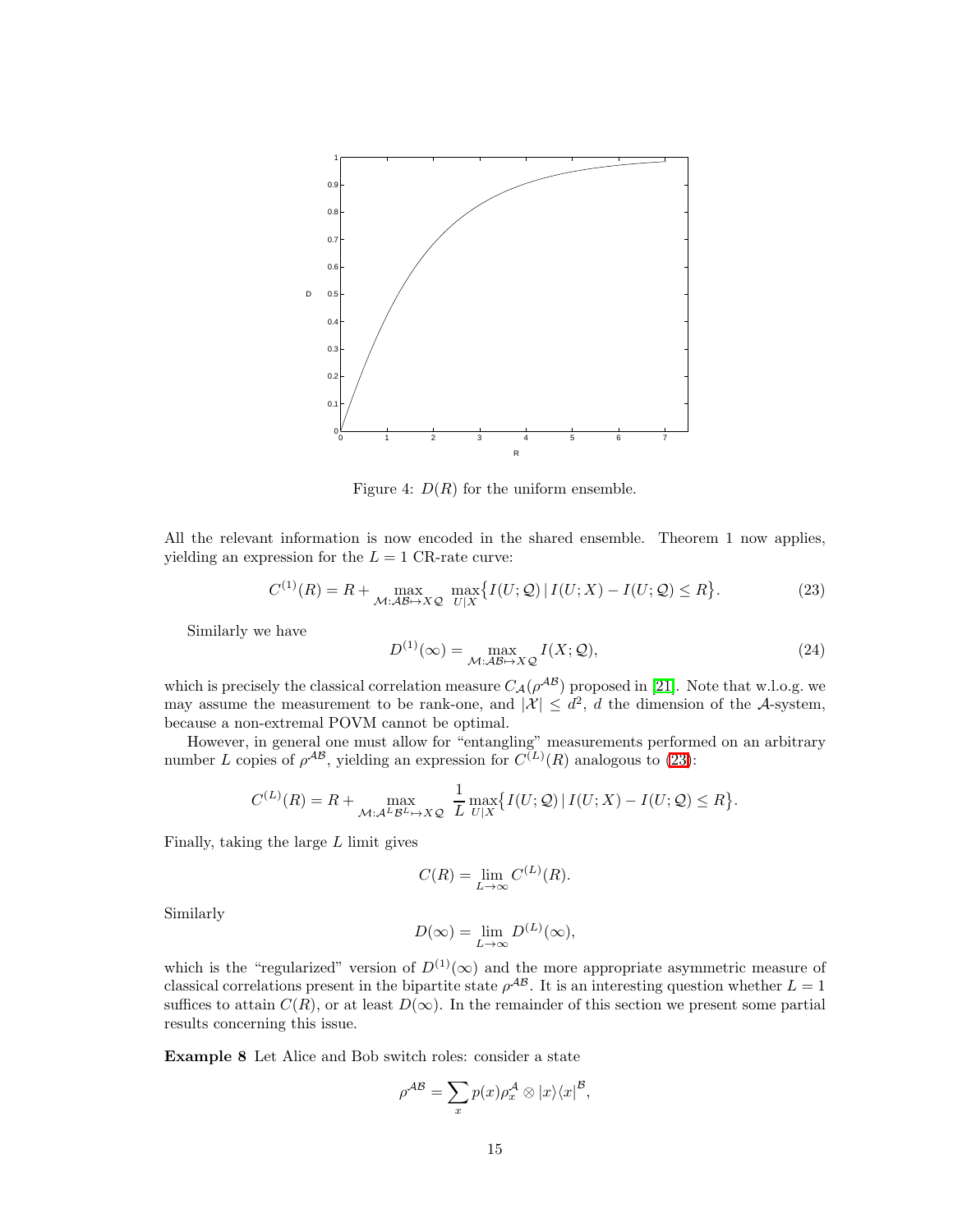i.e. now Alice holds the ensemble states  $\rho_x$  while Bob has the classical information x, with probability  $p(x)$ .

According to [\(24\)](#page-14-1),  $D^{(1)}(\infty)$  is equal to the *accessible information* of the state ensemble  $\mathcal{E} =$  $\{\rho_x, p(x)\}\$ , denoted  $I_{\rm acc}(\mathcal{E})$  [\[22\]](#page-21-10). On the other hand, we know from [22] that  $I_{\rm acc}(\mathcal{E} \otimes \mathcal{E}')$  =  $I_{\text{acc}}(\mathcal{E}) + I_{\text{acc}}(\mathcal{E}'),$  for a second ensemble  $\mathcal{E}',$  hence

$$
D(\infty) = D^{(L)}(\infty) = D^{(1)}(\infty) = I_{\text{acc}}(\mathcal{E}).
$$

This single-letterization of the accessible correlation can, in fact, be generalized to arbitrary separable states. Indeed, the following holds, in some analogy to the additivity of capacity for entanglement breaking channels [\[33\]](#page-21-11) (we include the state dependence in our notation of  $D^{(1)}$ etc.):

**Theorem 9** Let  $\rho^{AB}$  be separable and  $\sigma^{A'B'}$  be arbitrary. Then,

$$
D^{(1)}(\rho\otimes\sigma,\infty)=D^{(1)}(\rho,\infty)+D^{(1)}(\sigma,\infty).
$$

*From this, by iteration, we get of course*

$$
D(\rho, \infty) = D^{(L)}(\rho, \infty) = D^{(1)}(\rho, \infty).
$$

**Proof**  $D^{(1)}(\rho \otimes \sigma, \infty) \ge D^{(1)}(\rho, \infty) + D^{(1)}(\sigma, \infty)$  is trivial for arbitrary states, for we can always use product measurements. For the opposite inequality, we write  $\rho$  as a mixture of product states:

$$
\rho^{\mathcal{AB}} = \sum_j q_j \hat{\tau}_j^{\mathcal{A}} \otimes \tau_j^{\mathcal{B}},
$$

which can be regarded as part of a classical-quantum system  $JAB$  with EHS representation

$$
\rho^{\mathcal{JAB}} = \sum_j q_j |j\rangle\langle j|^\mathcal{J} \otimes \hat{\tau}_j^\mathcal{A} \otimes \tau_j^\mathcal{B},
$$

whose partial trace over  $\mathcal J$  it obviously is.

Now we consider a measurement  $\mathcal{M} = (E_x)_{x \in \mathcal{X}}$  on the combined system  $\mathcal{A}A'$ . Then, by definition, the post–measurement states on  $\mathcal{BB}'$  and the probabilities are given by

$$
p(x)\rho_x = \text{Tr}_{\mathcal{A}\mathcal{A}'} \left[ \left( \rho^{\mathcal{A}\mathcal{B}} \otimes \sigma^{\mathcal{A}'\mathcal{B}'} \right) \left( E_x^{\mathcal{A}\mathcal{A}'} \otimes \mathbf{1} \right) \right]
$$
  
\n
$$
= \sum_j q_j \tau_j^{\mathcal{B}} \otimes \text{Tr}_{\mathcal{A}\mathcal{A}'} \left[ \left( \hat{\tau}_j^{\mathcal{A}} \otimes \sigma^{\mathcal{A}'\mathcal{B}'} \right) \left( E_x^{\mathcal{A}\mathcal{A}'} \otimes \mathbf{1} \right) \right]
$$
  
\n
$$
= \sum_j q_j \tau_j^{\mathcal{B}} \otimes \text{Tr}_{\mathcal{A}'} \left[ \sigma^{\mathcal{A}'\mathcal{B}'} \left( F_{x|j} \otimes \mathbf{1} \right) \right],
$$

with the POVMs  $\mathcal{N}_j = (F_{x|j})_{x \in \mathcal{X}}$  on  $\mathcal{A}'$ , labeled by the different j:

$$
F_{x|j}=\mathrm{Tr}_{\mathcal{A}}\big(E_x(\hat{\tau}_j\otimes \mathbf{1})\big).
$$

Thus, applying the measurement M on  $\mathcal{A}\mathcal{A}'$  on  $\rho^{\mathcal{J}AB}\otimes \sigma^{\mathcal{A}'B'}$ , and storing the result in X leads to the classical-quantum system  $XJ\mathcal{B}\mathcal{B}'$  defined by the EHS state

$$
\omega = \sum_{x,j} |x\rangle\langle x|^{\mathcal{C}} \otimes q_j |j\rangle\langle j|^{\mathcal{J}} \otimes \tau_j^{\mathcal{B}} \otimes \text{Tr}_{\mathcal{A}'}\left[\sigma^{\mathcal{A}'\mathcal{B}'}\big(F_{x|j}\otimes \mathbf{1}\big)\right].
$$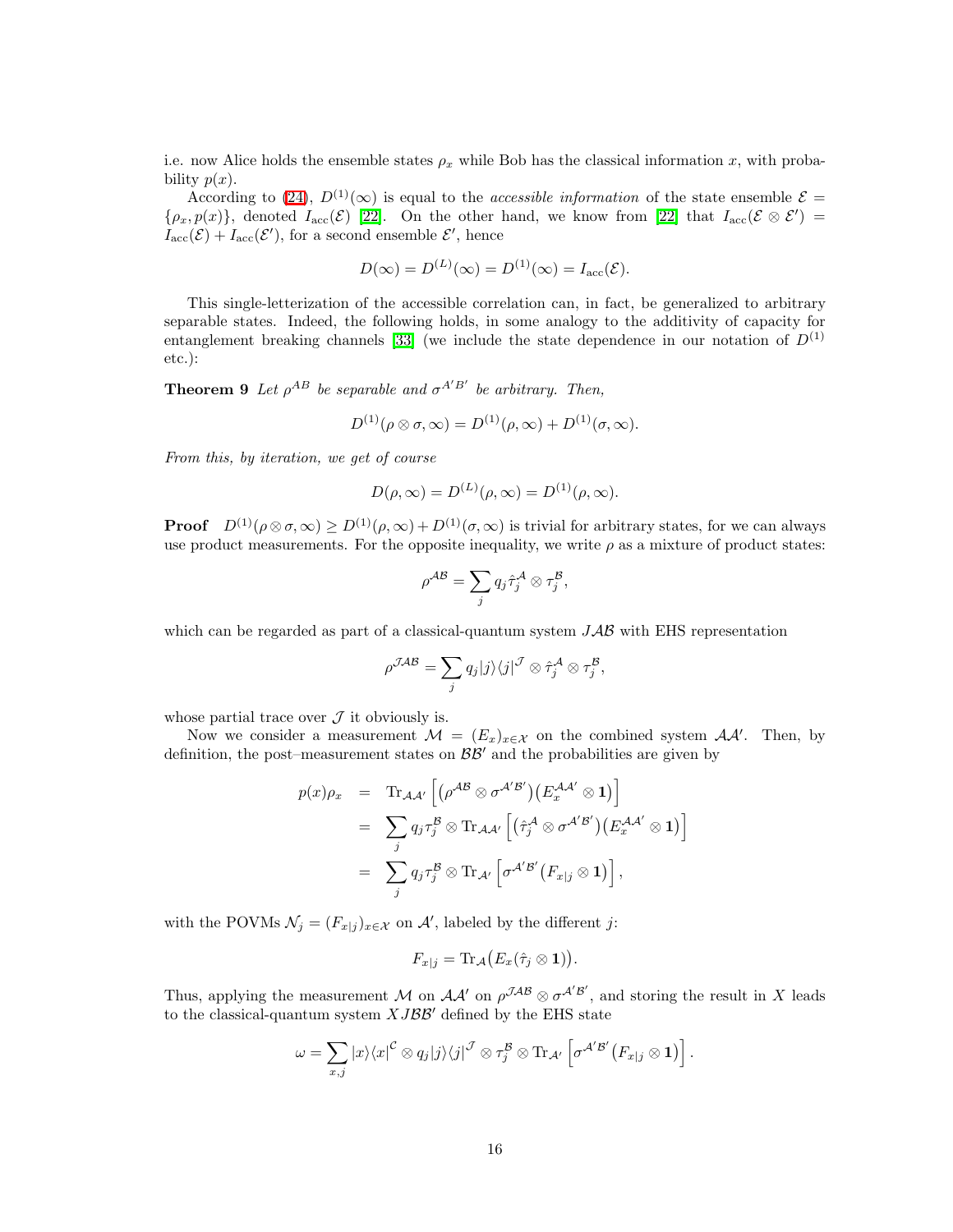<span id="page-16-0"></span>With respect to it,

$$
I(X; \mathcal{B}\mathcal{B}') = I(X; \mathcal{B}) + I(X; \mathcal{B}'|\mathcal{B})
$$
  
\n
$$
= I(X; \mathcal{B}) + I(X\mathcal{B}; \mathcal{B}') - I(\mathcal{B}; \mathcal{B}')
$$
  
\n
$$
= I(X; \mathcal{B}) + I(X\mathcal{B}; \mathcal{B}')
$$
  
\n
$$
\leq I(X; \mathcal{B}) + I(XJ; \mathcal{B}')
$$
  
\n
$$
= I(X; \mathcal{B}) + I(XJ; \mathcal{B}') - I(J; \mathcal{B}')
$$
  
\n
$$
= I(X; \mathcal{B}) + I(X; \mathcal{B}'|J),
$$
\n(25)

using the chain rule, the fact that  $\mathcal{B}\mathcal{B}'$  is in a product state, the data processing inequality [\[3\]](#page-19-2), the fact that  $J\mathcal{B}'$  is in a product state and the chain rule once more.

In [\(25\)](#page-16-0) notice that the first mutual information,  $I(X; \mathcal{B})$ , relates to applying the POVM M to A, with an ancilla A' in the state  $\sigma^{A'}$  – but this can be described by a POVM N on A alone. The second,  $I(X; \mathcal{B}'|J)$ , is a probability average over mutual informations relating to different POVMs on A′ . Thus

$$
I(X; B\mathcal{B}') \le D^{(1)}(\rho, \infty) + D^{(1)}(\sigma, \infty),
$$

which yields the claim, as  $M$  was arbitrary.

**Example 10** For a pure entangled state  $\psi = |\psi\rangle\langle\psi|$ , we can easily see that

$$
D^{(1)}(\psi, \infty) = D^{(1)}(\psi, 0) = E(|\psi\rangle) = H(\text{Tr}_{\mathcal{B}}\psi).
$$

Indeed, the right hand side is attained for Alice and Bob both measuring in bases corresponding to a Schmidt decomposition of  $|\psi\rangle$ . On the other hand, in the definition of  $D^{(1)}$ , eq. [\(24\)](#page-14-1), the mutual information  $I(X; Q)$  is upper bounded by  $H(Q)$ , which is the right hand side in the above equation.

Thus, if both  $\psi$  and  $\varphi$  are pure entangled states,

$$
D^{(1)}(\psi\otimes\varphi,\infty)=D^{(1)}(\psi,\infty)+D^{(1)}(\varphi,\infty).
$$

In particular,

$$
D(\psi, \infty) = D^{(L)}(\psi, \infty) = D^{(1)}(\psi, \infty).
$$

More generally, we have (compare to the additivity of channel capacity if one of the channels is noiseless [\[31\]](#page-21-12)):

**Theorem 11** Let  $\rho^{AB} = |\psi\rangle\langle\psi|$  be pure and  $\sigma^{A'B'}$  arbitrary. Then

$$
D^{(1)}(\rho\otimes\sigma,\infty)=D^{(1)}(\rho,\infty)+D^{(1)}(\sigma,\infty).
$$

**Proof** As usual, only " $\leq$ " has to be proved. Given any POVM  $\mathcal{M} = (E_x)_{x \in \mathcal{X}}$  on  $\mathcal{A}\mathcal{A}'$ , the classical-quantum correlations  $X\mathcal{B}\mathcal{B}'$  remaining after this measurement is performed are described by

$$
\omega = \sum_{x} |x\rangle\langle x|^{\mathcal{C}} \otimes \text{Tr}_{\mathcal{A}\mathcal{A}'} \left[ \left( \rho^{\mathcal{A}\mathcal{B}} \otimes \sigma^{\mathcal{A}'\mathcal{B}'} \right) \left( E_{x}^{\mathcal{A}\mathcal{A}'} \otimes \mathbf{1} \right) \right].
$$

We shall assume that  $|\psi\rangle$  is in Schmidt form:

$$
|\psi\rangle = \sum_{j} \sqrt{\lambda_j} |j\rangle^{\mathcal{A}} |j\rangle^{\mathcal{B}}.
$$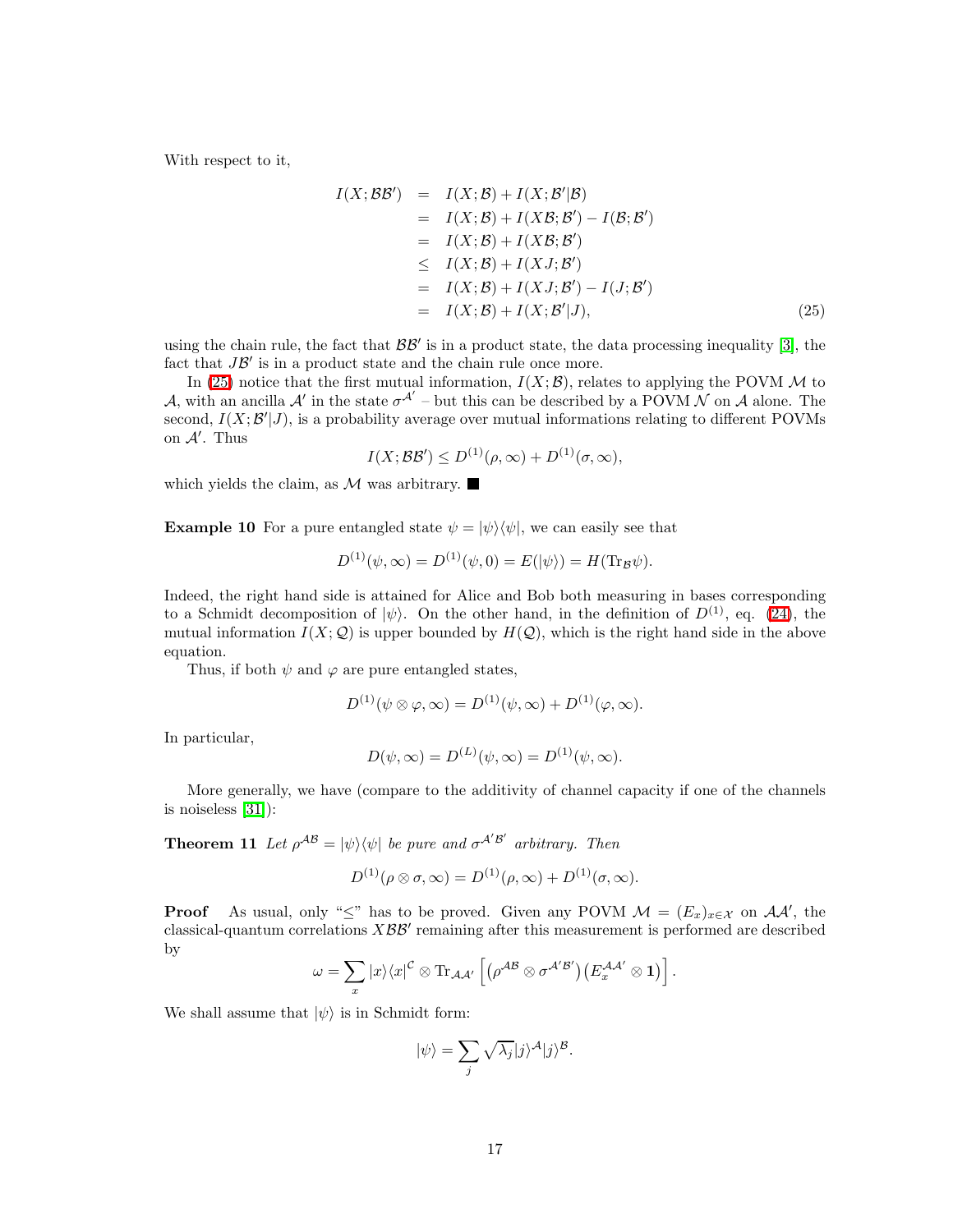Measuring in the basis  $|j\rangle$  on  $\mathcal B$  and recording the result in orthogonal states  $|j\rangle\langle j|$  in a register  $\mathcal J$ transforms  $\omega$  into the state

<span id="page-17-0"></span>
$$
\omega' = \sum_{x,j} \lambda_j |j\rangle\langle j|^{\mathcal{J}} \otimes |x\rangle\langle x|^{\mathcal{C}} \otimes \text{Tr}_{\mathcal{A}\mathcal{A}'}\left[ (|j\rangle\langle j|^{\mathcal{A}} \otimes \sigma^{\mathcal{A}'\mathcal{B}'}) \left( E_x^{\mathcal{A}\mathcal{A}'} \otimes \mathbf{1}^{\mathcal{B}'} \right) \right].
$$

We claim that

$$
I_{\omega}(X;\mathcal{B}\mathcal{B}') \le I_{\omega'}(X;\mathcal{B}'|J) + H_{\omega}(\mathcal{B}),\tag{26}
$$

where the subscript indicates the state relative to which the respective information quantity is understood. Clearly, from this the theorem follows: on the right hand side, the entropy is the entropy of entanglement of  $\rho$ , and the mutual information is an average of mutual informations for measurements  $\mathcal{M}_j$  on  $\mathcal{A}'$ , defined as performing  $\mathcal M$  with ancillary state  $|j\rangle\langle j|$  on  $\mathcal{A}$ .

To prove [\(26\)](#page-17-0), we first reformulate it such that all entropies refer to the same state. For this, observe that the measurement of j can be done by adjoining the register  $\mathcal J$  in a null state  $|0\rangle$ , applying a unitary which maps  $|j^{\beta}|0\rangle^{\beta}$  to  $|j\rangle^{\beta}|j\rangle^{\beta}$ , and tracing out  $\beta$ . Denote by  $\Omega$  the state obtained from  $\omega$  by this procedure. Obviously then, [\(26\)](#page-17-0) is equivalent to

$$
I(X; \mathcal{BIB}) \le I(X; \mathcal{B}'|\mathcal{J}) + H(\mathcal{B}\mathcal{J}),\tag{27}
$$

<span id="page-17-1"></span>with respect to  $\Omega$ , because isometries do not alter entropies.

Now, writing out the above quantities as sums and differences of entropies, and using the fact that  $\mathcal{B}J - \mathcal{B}'$  is in a product state, a number of terms cancel out, and [\(27\)](#page-17-1) becomes equivalent to

$$
H(\mathcal{B}\mathcal{J}\mathcal{B}'|X) \geq H(\mathcal{B}'|X\mathcal{J}).
$$

But now rewriting the left hand side, using  $H(\mathcal{BJ}|X) \geq 0$  (because it is an average of von Neumann entropies), we estimate:

$$
H(\mathcal{B}\mathcal{J}\mathcal{B}'|X) = H(\mathcal{B}'|\mathcal{B}\mathcal{J}X) + H(\mathcal{B}\mathcal{J}|X)
$$
  
\n
$$
\geq H(\mathcal{B}'|\mathcal{B}\mathcal{J}X)
$$
  
\n
$$
\geq H(\mathcal{B}'|\mathcal{J}X),
$$

where in the last line we have used strong subadditivity, and we are done.  $\blacksquare$ 

We do not know if additivity as in the above cases holds universally, but we regard our results as evidence in favor of this conjecture.

Returning to finite side-communication, it is a most interesting question whether a similar single-letterization can be performed. We do not know if an additivity-formula, similar to the one in lemma [3](#page-6-0) for classical-quantum correlation, holds for the rate function  $D^{(1)}(\rho \otimes \sigma, R)$ . In fact, this seems unlikely because its definition does not even allow one to see that it is concave in R (which it better had to if it be equal to the regularized quantity.). Of course this can easily be remedied by going to the concave hull  $\widetilde{D}^{(1)}$  of  $D^{(1)}$ : note that both regularize to the same function for  $L \to \infty$ . However, we were still unable to prove additivity for  $\tilde{D}^{(1)}$ . This would be a most desirable property, as it would allow single-letterization of the rate function just as in the case of classical-quantum correlations. As it stands,  $\tilde{D}^{(1)}(\rho, R)$  is the CR obtainable from  $\rho$  in excess over R, if (one-way) side communication is limited to R and *if the initial measurement is a tensor product*.

#### 4 Discussion

We have introduced the task of distilling common randomness from a quantum state by limited classical one-way communication, placing it in the context of general resource conversion problems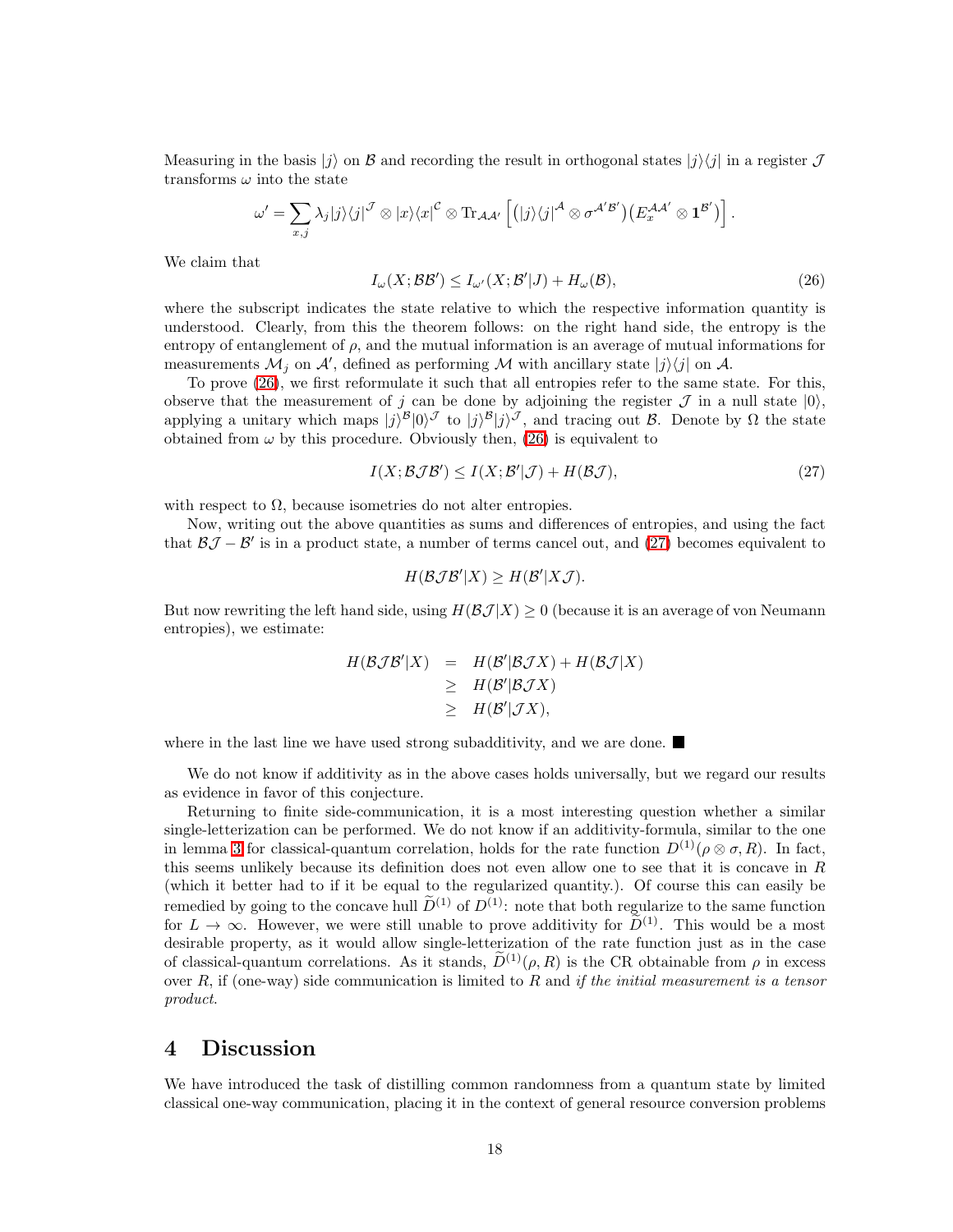from classical and quantum information theory. Our exposition can be read as a systematic objective for the field of quantum information theory: to study all the conceivable inter-conversion problems between the resources enumerated in the Introduction.

Our main result is the characterization of the optimal asymptotically distillable common randomness C (as a function of the communication bound  $R$ ); in the case of initial classical-quantum correlations this characterization is a single-letter optimization.

A particularly interesting figure is the total "distillable common randomness", which is the supremum of  $C(R) - R$  as  $R \to \infty$ : for the classical-quantum correlations it turns out to be simply the quantum mutual information, and in general it is identical to the regularized version of the measure for classical correlation put forward by Henderson and Vedral [\[21\]](#page-20-11).

It should be noted that this quantity is generally smaller than the quantum mutual information  $I(A;\mathcal{B})$  of the state  $\rho^{AB}$  (which was discussed in [\[13\]](#page-20-14)), but larger than the quantity proposed by Levitin [\[26\]](#page-21-13). Interestingly, while the former work simply examines a quantity defined in formal analogy to classical mutual information for its usefulness to (at least, qualitatively) describe quantum phenomena, the latter motivates the definition by recurring to operational arguments. Of course, all this shows is that there can be several operational approaches to the same intuitive concept: quantities thus defined might coincide for classical systems but differ in the quantum version.

This is what we see even within the realm of our definitions. In the classical theory [\[2\]](#page-19-1) the total distillable CR equals the mutual information of the initial distribution, regardless of the particulars of the noiseless side communication: whether it is one-way from Alice to Bob or vice versa, or actually bidirectional, the answer is the mutual information. There are simple examples of quantum states where the total distillable common randomness depends on the communication model: the classical-quantum correlation associated with an ensemble  $\mathcal{E} = {\rho_x, p(x)}$  of states at Bob's side (compare eq. [\(1\)](#page-1-0)) leads to  $I(A; Q) = \chi(\mathcal{E})$  if one-way communication from Alice to Bob is available. If only one-way communication from Bob to Alice is available, it is only  $I_{\text{acc}}(\mathcal{E})$ , the accessible information of the ensemble  $\mathcal{E}$ , which usually is strictly smaller than the Holevo information  $\chi(\mathcal{E})$  [\[23\]](#page-21-8).

An open problem left in this work is to decide the additivity questions in section [3:](#page-13-0) is the distillable common randomness  $D^{(1)}(\rho,\infty)$  additive in general? Does the rate function  $D^{(1)}(\rho,R)$ obey an additivity-formula like the one in lemma [3?](#page-6-0) Finally, there is the issue of finding the "ultimate" distillable common randomness involving two-way communication.

Acknowledgments We thank C. H. Bennett, D. P. DiVincenzo, B. M. Terhal, J. A. Smolin and R. Abbot for useful discussions. ID's work was supported in part by the NSA under the US Army Research Office (ARO), grant numbers DAAG55-98-C-0041 and DAAD19-01-1-06. AW is supported by the U.K. Engineering and Physical Sciences Research Council.

# A Appendix

We shall list definitions and properties of typical sequences and subspaces [\[14,](#page-20-13) [30,](#page-21-1) [37\]](#page-22-0). Consider the classical-quantum system  $UXQ$  in the state defined by the ensemble  $\{p(u, x), \rho_{ux}\}\$ . X is defined on the set X of cardinality  $s_1$  and U on the set U of cardinality  $s_2$ . Denote by  $p(x)$  and  $P(x|u)$ the distribution of X and conditional distribution of  $X|U$  respectively.

For the probability distribution p on the set X define the set of *typical sequences* (with  $\delta > 0$ )

$$
\mathcal{T}_{p,\delta}^n = \{x^n : \forall x \ |N(x|x^n) - np(x)| \leq n\delta\},\
$$

where  $N(x|x^n)$  counts the number of occurrences of x in the word  $x^n = x_1...x_n$  of length n. When the distribution p is associated with some random variable X we may use the notation  $\mathcal{T}_{X,\delta}^n$ .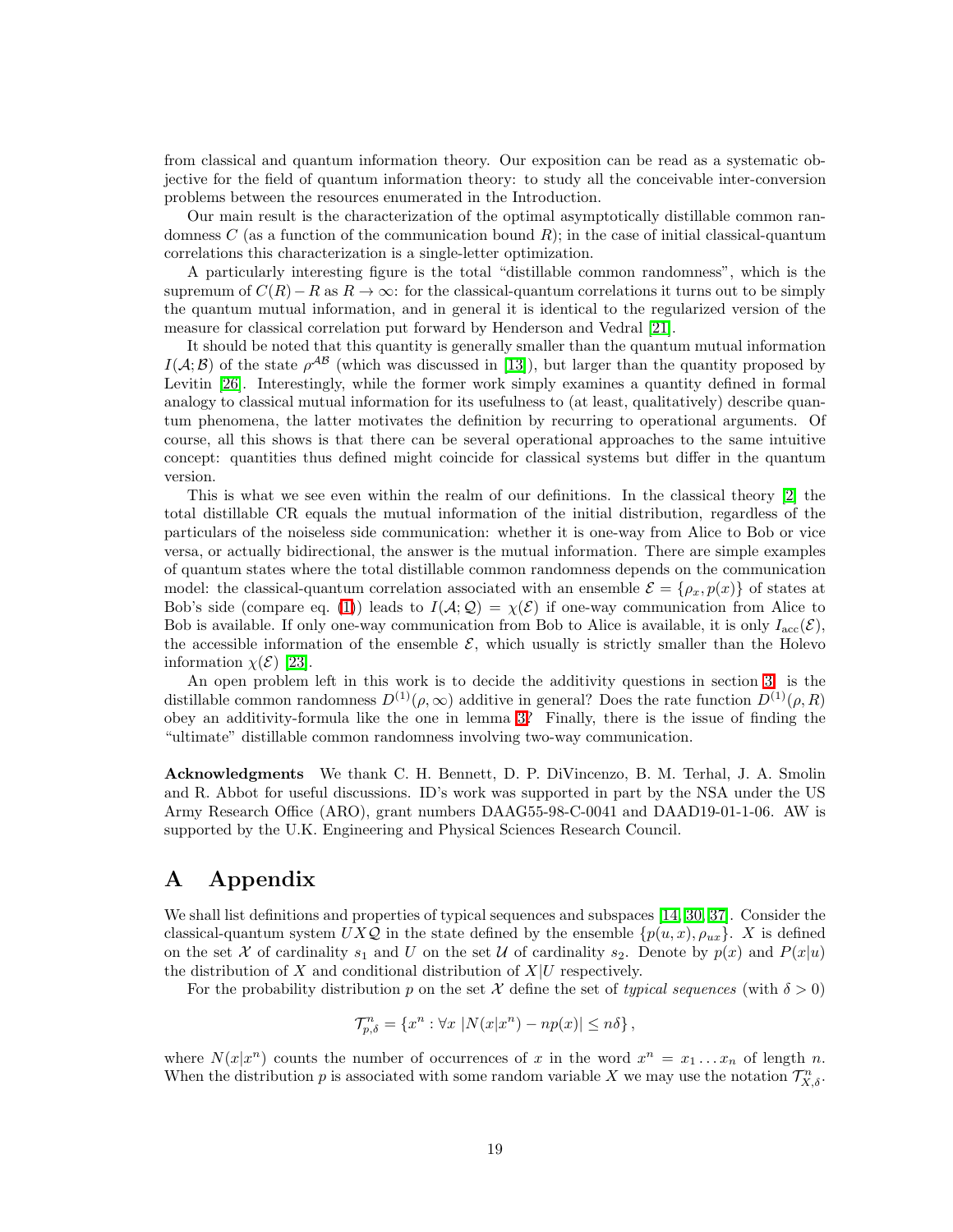For the stochastic matrix  $P: U \to X$  and  $u^n \in U^n$  define the set of *conditionally typical sequences* (with  $\delta > 0$ ) by

$$
\mathcal{T}_{P,\delta}^n(u^n) = \{x^n : \forall u, x \; |N((u,x)|(u^n,x^n)) - P(x|u)N(u|u^n)| \leq n\delta\}.
$$

When the stochastic matrix P is associated with some conditional random variable  $X|U$  we may use the notation  $\mathcal{T}_{X|U,\delta}^n(u^n)$ .

 $\sum$ For a density operator  $\rho$  on a *d*-dimensional Hilbert space  $H$ , with eigen-decomposition  $\rho =$ <br> $\frac{d}{k=1} \lambda_k |k\rangle \langle k|$  define (for  $\delta > 0$ ) the *typical projector* as

$$
\Pi_{\rho,\delta}^n=\sum_{k^n\in \mathcal{T}_{R,\delta}^n} |k^n\rangle\langle k^n|.
$$

When the density operator  $\rho$  is associated with some quantum system  $\mathcal Q$  we may use the notation  $\Pi_{\mathcal{Q},\delta}^n$ .

For a collection of states  $\rho_u, u \in \mathcal{U}$ , and  $u^n \in \mathcal{U}^n$  define the *conditionally typical projector* as

$$
\Pi_{\{\rho_u\},\delta}^n(u^n) = \bigotimes_u \Pi_{\rho_u,\delta}^{I_u},
$$

where  $I_u = \{i : u_i = u\}$  and  $\Pi_{\rho_u, \delta}^{I_u}$  denotes the typical projector of the density operator  $\rho_u$  in the positions given by the set  $I_u$  in the tensor product of n factors. When the  $\{\rho_u\}$  are associated with some conditional classical-quantum system system  $\mathcal{Q}|U$  we may use the notation  $\Pi_{\mathcal{Q}|U,\delta}^n(u^n)$ . We shall give several known properties of these projectors, some of which are used in the main part of the paper. For any positive  $\epsilon, \delta$  and  $\delta'$ , some constant c depending on the particular ensemble of UXQ, and for sufficiently large  $n \geq n_0(\epsilon, \delta, \delta')$ , the following hold. Concerning the quantum system Q alone:

$$
\operatorname{Tr} \Pi_{\mathcal{Q},\delta}^{n} \leq 2^{n(H(\mathcal{Q}) + c\delta)}
$$
  

$$
\operatorname{Tr} \rho^{\otimes n} \Pi_{\mathcal{Q},\delta}^{n} \geq 1 - \epsilon.
$$

Concerning the classical-quantum system  $X\mathcal{Q}$ , and for  $x^n \in \mathcal{T}^n_{X,\delta}$ :

$$
\text{Tr}\,\Pi_{\mathcal{Q}|X,\delta}^{n}(x^{n}) \leq 2^{n(H(\mathcal{Q}|X)+c(\delta+\delta'))} \tag{28}
$$

<span id="page-19-3"></span>
$$
\begin{array}{rcl}\n\operatorname{Tr}\rho_{x^n}\Pi_{\mathcal{Q}|X,\delta}^n(x^n) & \geq & 1-\epsilon \\
\operatorname{Tr}\rho_{x^n}\Pi_{\mathcal{Q},\delta+|\mathcal{X}|\delta'}^n & \geq & 1-\epsilon.\n\end{array} \tag{29}
$$

These have been proven in [\[36\]](#page-21-14). Finally, concerning the full classical-quantum system  $UXQ$ , for  $x^n \in \mathcal{T}^n_{X|U,\delta'}(u^n)$  [\(29\)](#page-19-3) easily extends to

$$
\operatorname{Tr}\rho_{u^nx^n}\Pi_{\mathcal{Q}|U,\delta+|\mathcal{X}|\delta'}^n \ge 1-\epsilon.
$$
\n(30)

## <span id="page-19-0"></span>References

- [1] R. Ahlswede and I. Csisz´ar, "Common Randomness in Information Theory and Cryptography — Part I: Secret Sharing ", IEEE Trans. Inf. Theory, vol. 39, pp. 1121–1132, 1993.
- <span id="page-19-1"></span>[2] R. Ahlswede and I. Csiszár, "Common Randomness in Information Theory and Cryptography — Part II: CR-capacity", IEEE Trans. Inf. Theory, vol. 44, pp. 225–240, 1998.
- <span id="page-19-2"></span>[3] R. Ahlswede and P. Löber, "Quantum data processing", IEEE Trans. Inf. Theory, vol.47, pp. 474–478, 2000.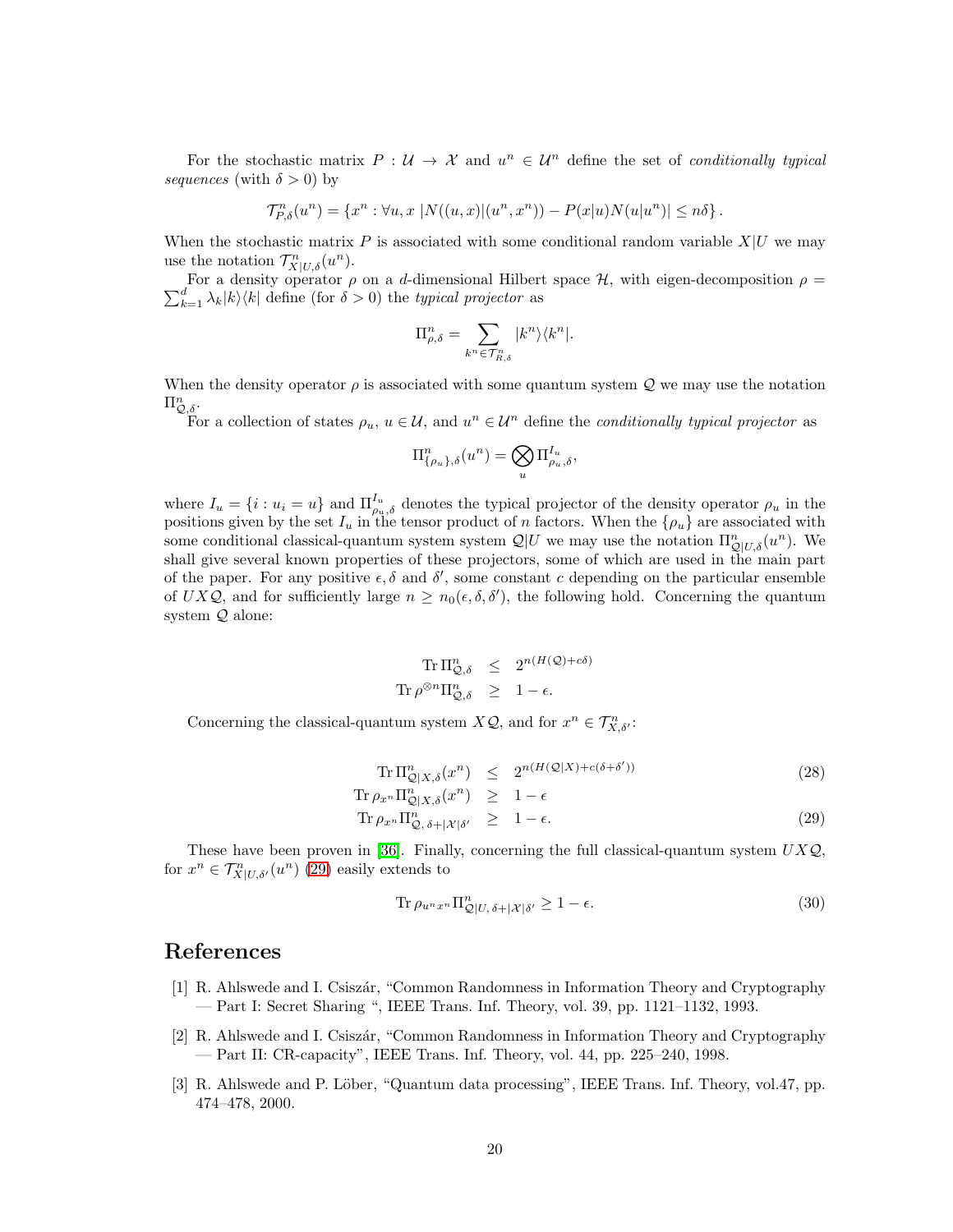- <span id="page-20-0"></span>[4] C. H. Bennett, H. J. Bernstein, S. Popescu and B. Schumacher, "Concentrating Partial Entanglement by Local Operations", Phys. Rev. A, vol. 53, pp. 2046–2052, 1996.
- [5] C. H. Bennett and G. Brassard, "Quantum Cryptography: Public key distribution and coin tossing", Proc. IEEE Int. Conf. Computers, Systems and Signal Processing (Bangalore, India), pp. 175–179, 1984.
- <span id="page-20-4"></span>[6] C. H. Bennett, G. Brassard, C. Crépeau, R. Jozsa, A. Peres and W. K. Wootters, " Teleporting an unknown quantum state via dual classical and EPR channels", Phys. Rev. Lett., vol. 70, pp. 1895–1898, 1993.
- <span id="page-20-7"></span><span id="page-20-2"></span>[7] C. H. Bennett, I. Devetak, A. Harrow, P. W. Shor and A. Winter, "The Quantum Reverse Shannon Theorem", in preparation.
- [8] C. H. Bennett, D. P. DiVincenzo, J. A. Smolin and W. K. Wooters, "Mixed-state entanglement and quantum error correction", Phys. Rev. A, vol. 54, pp. 3824–3851, 1996.
- <span id="page-20-6"></span>[9] C. H. Bennett, P. W. Shor, J. A. Smolin and A. V. Thapliyal, "Entanglement-assisted capacity of a quantum channel and the reverse Shannon theorem", IEEE Trans. Inf. Theory, vol. 48, pp. 2637–2655, 2002.
- <span id="page-20-5"></span>[10] C. H. Bennett and S. J. Wiesner, "Communication via one- and two- particle operators on Einstein-Podolsky-Rosen states", Phys. Rev. Lett., vol. 69, pp. 2881–2884, 1992.
- <span id="page-20-12"></span>[11] T. Berger, *Rate Distortion Theory*, Prentice Hall, 1971.
- [12] T. M. Cover and J. A. Thomas, *Elements of information theory*, John Wiley & Sons, New York, 1991.
- <span id="page-20-14"></span><span id="page-20-13"></span>[13] N. J. Cerf and C. Adami, "Negative entropy and information in quantum mechanics", Phys. Rev. Lett., vol. 79, pp. 5194–5197, 1997.
- [14] I. Csiszár and J. Körner, *Information Theory: Coding Theorems for Discrete Memoryless Systems*, Academic Press, New York, 1981.
- <span id="page-20-8"></span>[15] I. Devetak and T. Berger, "Low entanglement remote state preparation", Phys. Rev. Lett., vol. 87, pp. 197901–197904, 2001.
- [16] I. Devetak and T. Berger, "Quantum rate-distortion theory for memoryless sources", IEEE Trans. Inf. Theory vol. 48, pp. 1580–1589, 2002. H. Barnum, "Quantum rate-distortion coding", Phys. Rev. A, vol. 62, pp. 42309–42314, 2000.
- <span id="page-20-10"></span>[17] I. Devetak and A. Winter, "Classical data compression with quantum side information", quantph/0209029, 2002. A. Winter, Ph.D. thesis, quant-ph/9907077, 1999.
- <span id="page-20-3"></span>[18] P. Hayden, M. Horodecki and B. M. Terhal, "The asymptotic entanglement cost of preparing a quantum state", J. Phys. A: Math. Gen., vol. 34, pp. 6891–6898, 2001.
- <span id="page-20-9"></span>[19] P. Hayden, R. Jozsa and A. Winter, "Trading quantum for classical resources in quantum data compression", J. Math. Phys., vol. 43, pp. 4404–4444, 2002.
- <span id="page-20-1"></span>[20] P. Hayden and A. Winter, "On the communication cost of entanglement transformations", Phys. Rev. A, vol. 67, pp. 012326–012333, 2003. A. W. Harrow and H.-K. Lo, "A tight lower bound on the classical communication cost of entanglement dilution", [quant-ph/0204096,](http://arxiv.org/abs/quant-ph/0204096) 2002.
- <span id="page-20-11"></span>[21] L. Henderson and V. Vedral, "Classical, quantum and total correlations", [quant-ph/0105028,](http://arxiv.org/abs/quant-ph/0105028) 2001.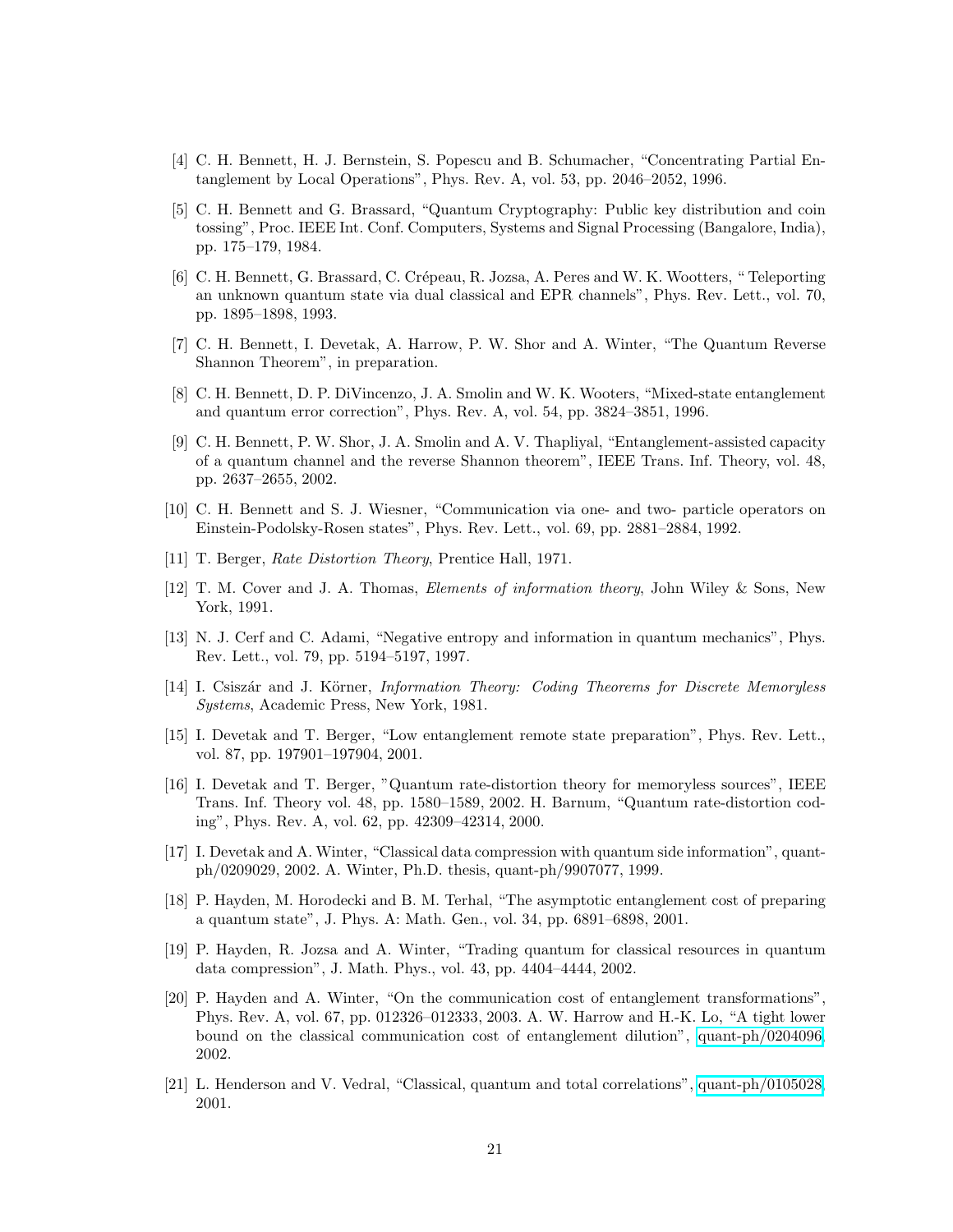- <span id="page-21-10"></span><span id="page-21-8"></span>[22] A. S. Holevo, "Information theoretical aspects of quantum measurements", Probl. Inf. Transm., vol. 9, pp. 110-118, 1973.
- <span id="page-21-5"></span>[23] A. S. Holevo, "Bounds for the quantity of information transmitted by a quantum channel", Probl. Inf. Transm., vol. 9, pp. 177-183, 1973.
- [24] A. S. Holevo, "The Capacity of the Quantum Channel with General Signal States", IEEE Trans. Inf. Theory, vol. 44, pp. 269-273, 1998. B. Schumacher and M. D. Westmoreland, "Sending classical information via noisy quantum channels", Phys. Rev. A, vol. 56, pp. 131- 138, 1997.
- <span id="page-21-13"></span><span id="page-21-7"></span>[25]
- [26] L. B. Levitin, "Quantum Generalization of Conditional Entropy and Information", in: 1st NASA Conf. QCQC, p. 269, 1998.
- <span id="page-21-9"></span>[27] E. H. Lieb and M. B. Ruskai, "Proof of the strong subadditivity of quantum-mechanical entropy", J. Math. Phys., vol. 14, pp. 1938–1941, 1973.
- <span id="page-21-2"></span>[28] H.-K. Lo and S. Popescu, "The classical communication cost of entanglement manipulation: Is entanglement an inter-convertible resource?" Phys. Rev. Lett., vol. 83, pp. 1459–1462, 1999.
- <span id="page-21-6"></span>[29] A. K. Pati, "Minimum cbits for remote preparation and measurement of a qubit", Phys. Rev. A, vol. 63, pp. 014320–014326, 2001. H.-K. Lo, "Classical Communication Cost in Distributed Quantum Information Processing - A generalization of Quantum Communication Complexity", [quant-ph/9912009,](http://arxiv.org/abs/quant-ph/9912009) 1999. C. H. Bennett, D. P. DiVincenzo, J. A. Smolin, P. W. Shor, B. M. Terhal and W. K. Wooters, "Remote State Preparation", Phys. Rev. Lett., vol. 87, pp. 77902–77905, 2001. D. W. Leung and P. W. Shor, "Oblivious remote state preparation", [quant-ph/0201008,](http://arxiv.org/abs/quant-ph/0201008) 2002. C. H. Bennett, D. W. Leung, P. Hayden, P. W. Shor and A. Winter, "Remote preparation of quantum states", in preparation.
- <span id="page-21-1"></span>[30] B. Schumacher,"Quantum coding", Phys. Rev. A, vol. 51, pp. 2738–2747, 1995. R. Jozsa and B. Schumacher, "A new proof of the quantum noiseless coding theorem", J. Mod. Opt, vol. 41, pp. 2343–2349, 1994.
- <span id="page-21-12"></span>[31] B. Schumacher, M. D. Westmoreland, "Relative entropy in quantum information theory", in: *Quantum Computation and Quantum Information: A Millenium Volume*, S. Lomonaco (ed.), American Mathematical Society Contemporary Mathematics series, 2001.
- <span id="page-21-0"></span>[32] C. E. Shannon, "A mathematical theory of communication", Bell System Tech. Journal, vol. 27, pp. 379–623, 1948.
- <span id="page-21-11"></span>[33] P. W. Shor, "Additivity of the Classical Capacity of Entanglement-Breaking Quantum Channels", J. Math. Phys., vol. 43, pp. 4334–4340, 2002.
- <span id="page-21-4"></span>[34] P. W. Shor, "The quantum channel capacity and coherent information ", lecture notes, MSRI Workshop on Quantum Computation, 2002 (Avaliable at [http://www.msri.org/publications/ln/msri/2002/quantumcrypto/shor/1/\)](http://www.msri.org/publications/ln/msri/2002/quantumcrypto/shor/1/). H. Barnum, E. Knill and M. A. Nielsen, "On Quantum Fidelities and Channel Capacities", IEEE Trans. Inf. Theory, vol. 46, pp. 1317–1329, 2000. I. Devetak "The private classical information capacity and quantum information capacity of a quantum channel", [quant-ph/0304127.](http://arxiv.org/abs/quant-ph/0304127)
- <span id="page-21-3"></span>[35] B. M. Terhal, M. Horodecki, D. W. Leung and D. P. DiVincenzo, "The entanglement of purification", J. Math. Phys., vol. 43, pp. 4286–4298, 2002.
- <span id="page-21-14"></span>[36] A. Winter, "Coding theorem and strong converse for quantum channels", IEEE Trans. Inf. Theory, vol. 45, pp. 2481-2485, 1999.